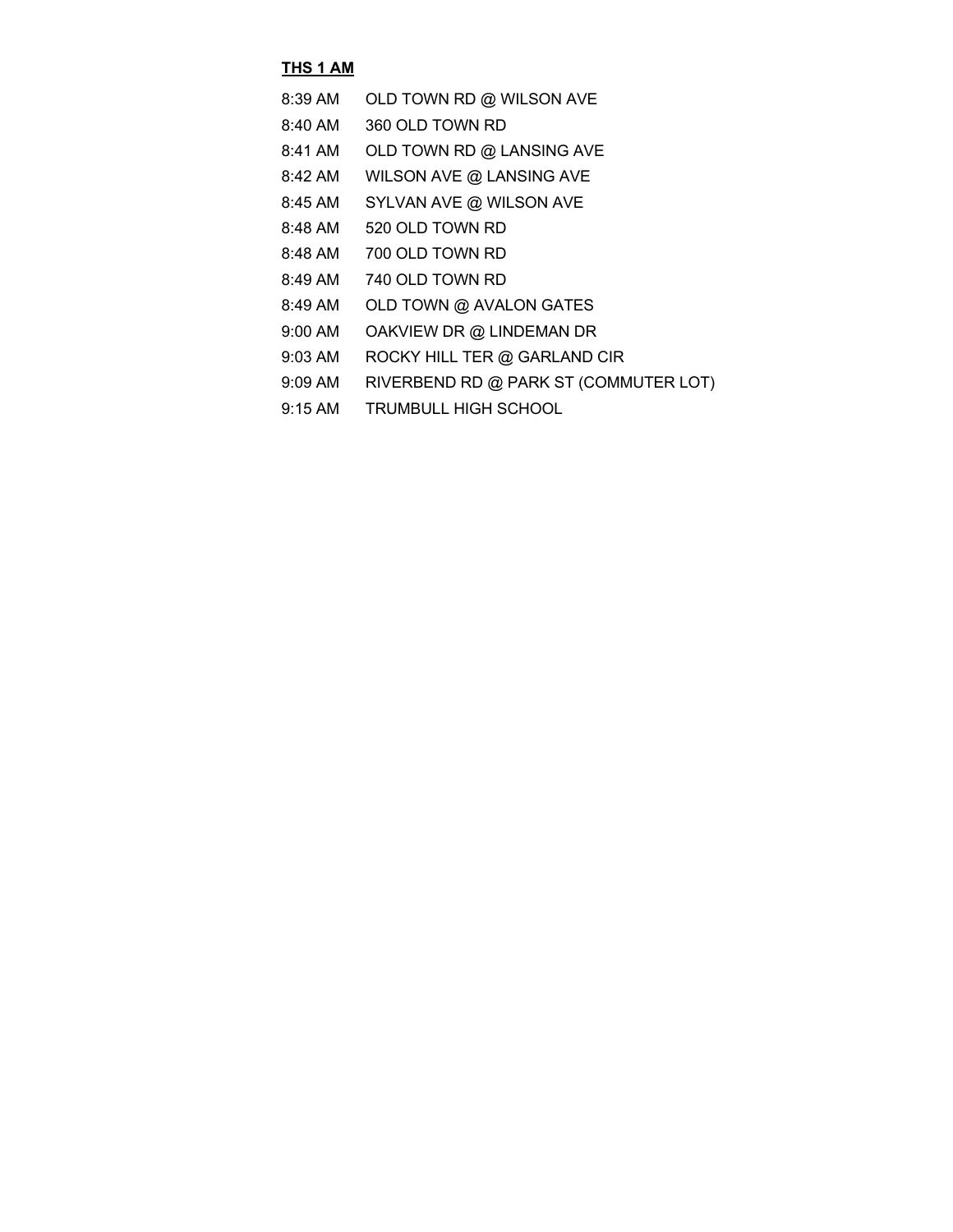## **THS 2 AM**

| 8:24 AM | EDISON RD @ MELROSE AVE                |
|---------|----------------------------------------|
| 8:25 AM | 231 EDISON RD                          |
|         | 8:26 AM 238 EDISON RD                  |
|         | 8:26 AM 275 EDISON RD                  |
|         | 8:27 AM 310 EDISON RD                  |
| 8:27 AM | EDISON RD @ JUDSON ST                  |
| 8:30 AM | 32 WOODRIDGE CIR                       |
| 8:31 AM | 183/180 EDISON RD                      |
| 8:34 AM | WILLIAMS RD @ RAYNOR AVE               |
| 8:34 AM | WILLIAMS RD @ RUTLEE DR                |
| 8:36 AM | DEERFIELD DR @ RAYNOR AVE              |
| 8:38 AM | 320 EDISON RD                          |
| 8:39 AM | LEONARD PL @ ELAINE ST                 |
| 8:40 AM | LEONARD PL @ BAILEY ST                 |
| 8:41 AM | BAILEY ST @ SCOTT LN                   |
| 8:43 AM | CRAIG LN @ BLACKSTONE RD               |
| 8:44 AM | BLACKSTONE RD @ EVERGREEN LN           |
| 8:46 AM | LEONARD PL @ ARROWHEAD RD              |
| 8:47 AM | LEONARD PL @ WOOLSLEY AVE              |
| 8:49 AM | LOUNSBURY RD @ SUNNYCREST RD           |
| 8:50 AM | BLACKSTONE RD @ WOOLSLEY AVE           |
| 8:51 AM | THORBURN AVE @ WOOLSLEY AVE            |
| 8:52 AM | EDISON RD @ CRAIG LN                   |
| 8:53 AM | 459 EDISON RD/460 EDISON RD            |
|         | 8:53 AM 437 EDISON RD                  |
| 8:54 AM | MACARTHUR RD @ BARBARA ST              |
| 8:56 AM | GIBSON AVE @ BARRY PL                  |
| 8:57 AM | GIBSON AVE @ CANTERBURY LN             |
|         | 8:59 AM CANTERBURY LN @ WHITE BIRCH DR |
|         | 9:00 AM JEROME AVE @ WHITE BIRCH DR    |
| 9:01 AM | LILLIAN DR @ PETERS RD                 |
|         | 9:02 AM JEROME AVE @ MACARTHUR RD      |
|         | 9:06 AM 390 EDISON RD                  |
|         | 9:06 AM 407 EDISON RD                  |
|         | 9:08 AM 576 EDISON RD                  |
|         | 9:09 AM 620 EDISON RD                  |
|         | 9:15 AM TRUMBULL HIGH SCHOOL           |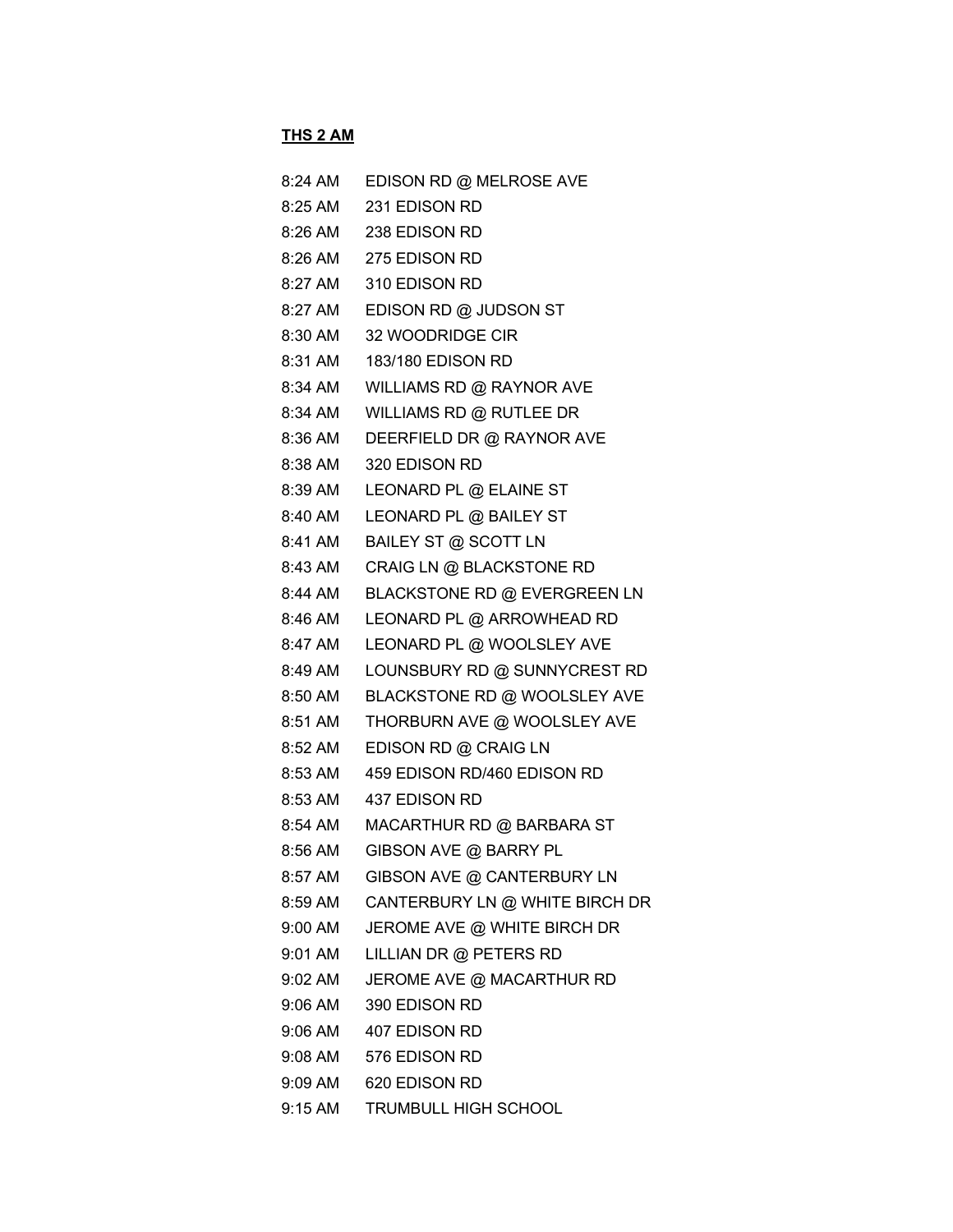#### **THS 3 AM**

| 8:35 AM   | 5738 MAIN ST                      |
|-----------|-----------------------------------|
| 8:36 AM   | 5726 MAIN ST                      |
| 8:36 AM   | <b>5683 MAIN ST</b>               |
| 8:37 AM   | MAIN ST @ COTTAGE ST              |
| 8:38 AM   | MAIN ST @ EVELYN ST               |
| 8:38 AM   | MAIN ST @ PONDVIEW AVE            |
| 8:40 AM   | BASSICK RD @ OLD BARN RD          |
| 8:43 AM   | LORMA AVE @ SMITH PL              |
| 8:45 AM   | FERNWOOD RD @ EVELYN ST           |
| 8:49 AM   | COTTAGE ST @ FRELMA DR            |
| 8:50 AM   | COTTAGE ST @ DALECOT DR           |
| 8:52 AM   | GLENBROOK RD @ RANGELY DR (SOUTH) |
| 8:53 AM   | RANGELY DR @ GLENBROOK RD (NORTH) |
| 8:54 AM   | DALE RD @ MAYMONT LN              |
| 8:55 AM   | MAYMONT LN @ CANOE BROOK RD       |
| 8:56 AM   | CANOE BROOK RD @ DAYTON CIR       |
| 8:57 AM   | CANOE BROOK RD @ DALE RD          |
| 8:58 AM   | LANTERN HILL RD @ GLEN SPRING DR  |
| 8:59 AM   | LANTERN HILL RD @ YORKTOWN CIR    |
| 9:00 AM   | CANOE BROOK RD @ PARK LN          |
| $9:00$ AM | PARK LN @ GARWOOD RD              |
| 9:01 AM   | PARK LN @ JOHNSON ST              |
| 9:02 AM   | PARK LN @ DALECOT DR              |
| 9:03 AM   | PARK LN @ FLORAL LN               |
| 9:04 AM   | PARK LN @ WESTWOOD RD             |
| $9:05$ AM | WOOD AVE @ SHADY LN               |
| 9:15 AM   | TRUMBULL HIGH SCHOOL              |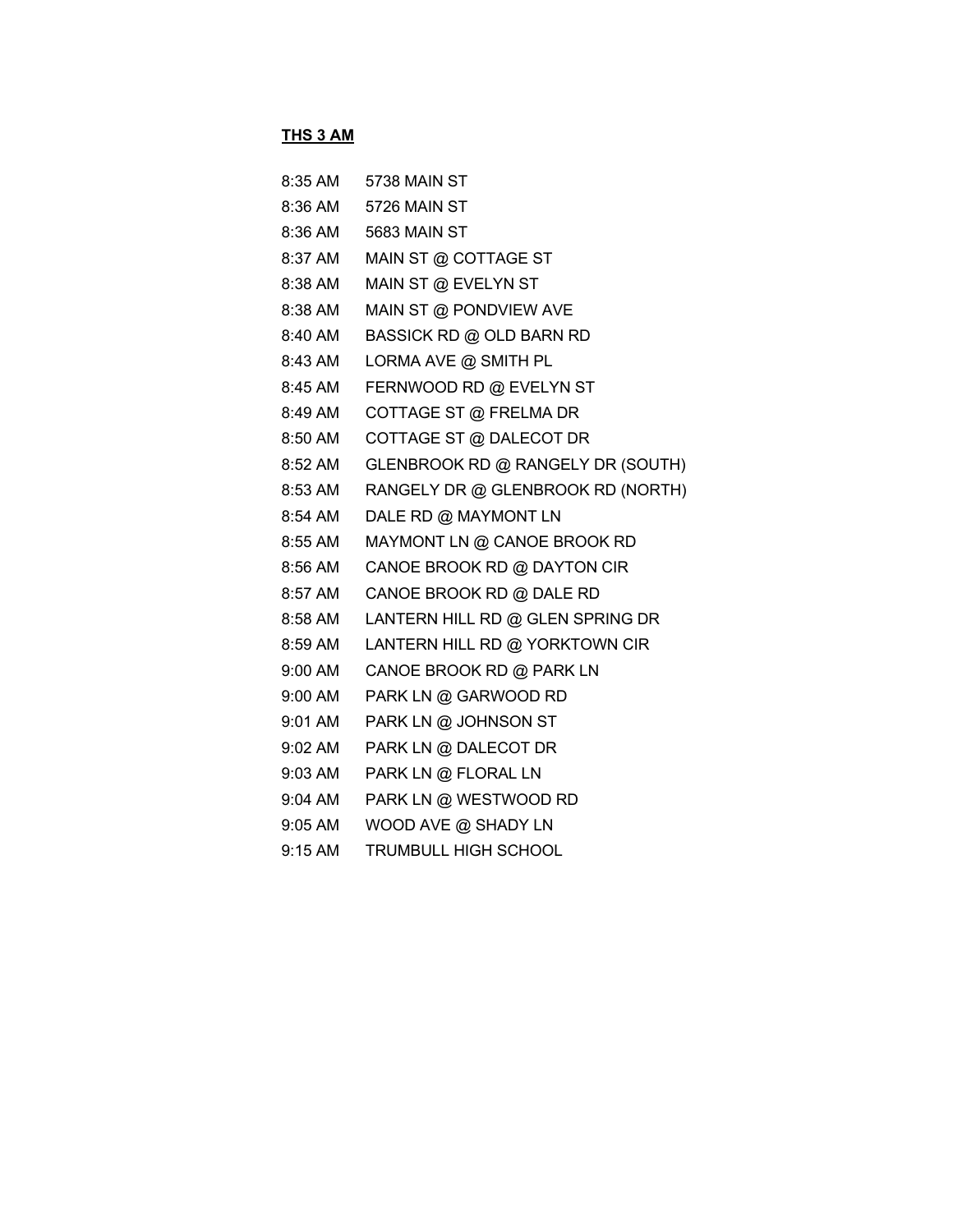# **THS 4 AM**

| 8:32 AM | 280 BROADWAY                       |
|---------|------------------------------------|
| 8:33 AM | 262 BROADWAY                       |
| 8:34 AM | BROADWAY @ PARLOR ROCK RD          |
| 8:35 AM | BROADWAY @ SCIORTINO RD            |
| 8:37 AM | BROADWAY @ WHITNEY AVE             |
| 8:37 AM | MAIN ST @ SIR THOMAS WAY           |
| 8:38 AM | 6385 MAIN ST                       |
| 8:39 AM | 6353 MAIN ST                       |
| 8:40 AM | 6209 MAIN ST                       |
| 8:42 AM | MAIN ST @ WALKER RD                |
| 8:44 AM | WALKER RD @ STERLING RD            |
| 8:47 AM | NOKOMIS DR @ LAKE AVE              |
| 8:48 AM | LAKE AVE @ PEMBERTON DR            |
| 8:49 AM | LAKE AVE @ SALLYANN DR             |
| 8:49 AM | 155/154 LAKE AVE                   |
| 8:50 AM | LAKE AVE @ HELENA RD/164 LAKE AVE  |
| 8:50 AM | 187/188 LAKE AVE                   |
| 8:51 AM | 200 LAKE AVE                       |
| 8:51 AM | LAKE AVE @ HAVERHILL RD            |
| 8:52 AM | LAKE AVE @ PRESTON RD              |
| 8:55 AM | LAKE AVE @ LAKEVIEW TER            |
|         | 8:55 AM 239 LAKE AVE               |
| 8:56 AM | 173/176 LAKE AVE                   |
| 8:57 AM | 165/168 LAKE AVE                   |
| 8:58 AM | 111 LAKE AVE                       |
|         | 8:58 AM 83 LAKE AVE                |
| 8:59 AM | SHERMAN AVE @ LAKE AVE/58 LAKE AVE |
| 9:00 AM | LAKE AVE @ ASCOLESE RD             |
| 9:02 AM | GWENDOLYN DR @ MAIN ST             |
| 9:03 AM | 6236 MAIN ST                       |
| 9:03 AM | 6300 MAIN ST                       |
| 9:04 AM | MAIN ST @ JOHN ST                  |
| 9:05 AM | 6348 MAIN ST/6346 MAIN ST          |
| 9:06 AM | 6368/6363 MAIN ST                  |
| 9:15 AM | TRUMBULL HIGH SCHOOL               |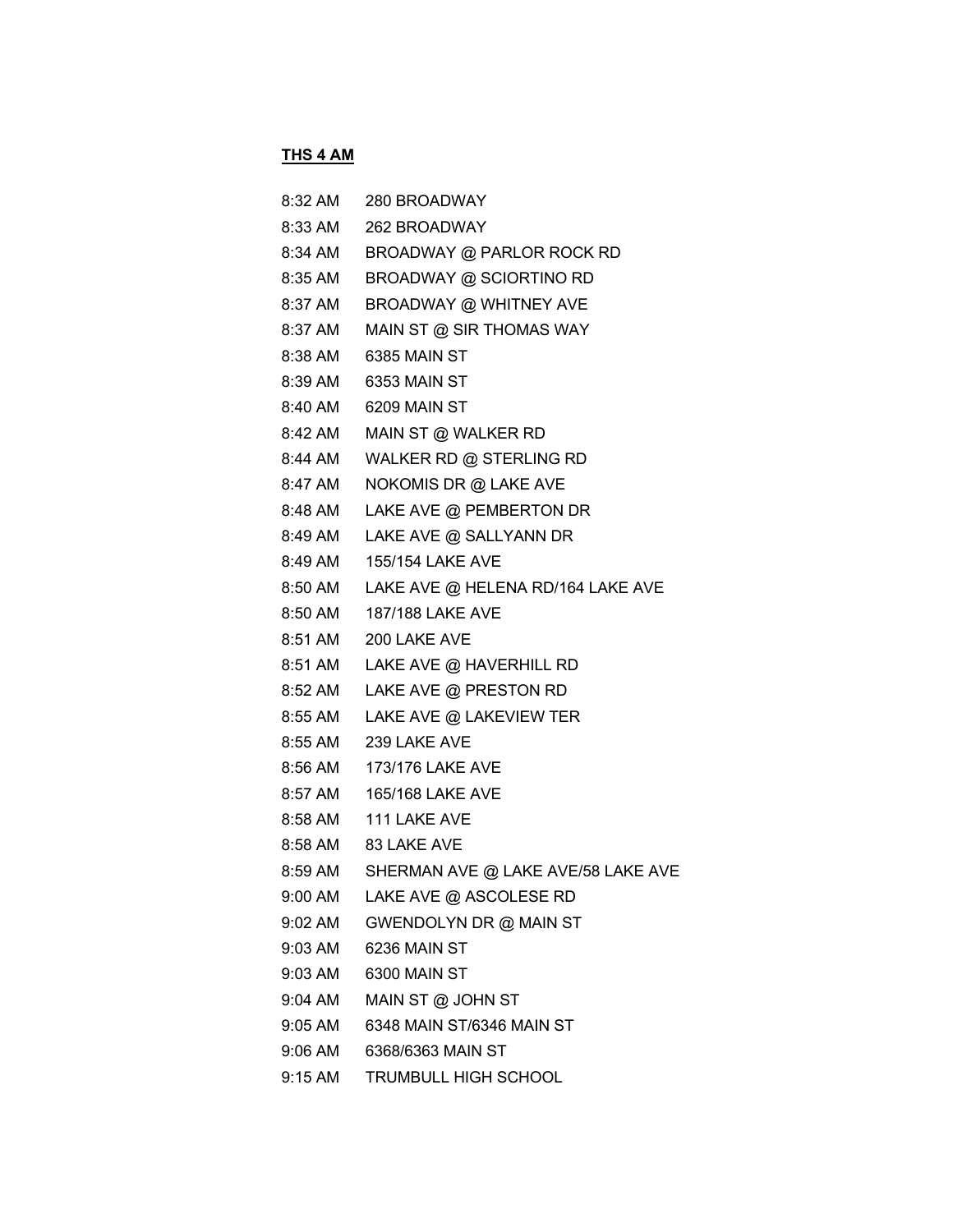#### **THS 5 AM**

| 8:30 AM | <b>6095 MAIN ST</b>              |
|---------|----------------------------------|
| 8:31 AM | PINEHURST ST @ MAIN ST           |
| 8:33 AM | MAIN ST @ EDGEWOOD AVE           |
| 8:35 AM | MAIN ST @ BRIARCROFT AVE         |
| 8:37 AM | MAIN ST @ CLIFFORD ST            |
| 8:38 AM | MAIN ST @ BIRDSALL AVE           |
| 8:39 AM | MAIN ST @ TURNEY PL              |
| 8:40 AM | MAIN ST @ HYDE TER               |
| 8:44 AM | <b>463 DAYTON RD</b>             |
| 8:45 AM | ASBURY RD @ STEMWAY RD           |
| 8:48 AM | ASBURY RD @ WEDGEWOOD RD         |
| 8:50 AM | MEADOWVIEW DR @ WEDGEWOOD RD     |
| 8:51 AM | MEADOWVIEW DR @ ECHO HILL RD     |
| 8:51 AM | MEADOWVIEW DR @ NORTH LYNWOOD DR |
| 8:52 AM | OAKLAND DR @ N LYNWOOD DR        |
| 8:53 AM | LYNWOOD DR @ RIDGEVIEW AVE       |
| 8:54 AM | RANDALL DR @ RIDGEVIEW AVE       |
| 8:57 AM | OAKLAND DR @ RANDALL DR          |
| 8:59 AM | MEADOW RD @ RANDALL DR           |
| 9:01 AM | CLEMENS AVE @ MEADOWVIEW DR WEST |
| 9:03 AM | CLEMENS AVE @ SUNRISE AVE        |
| 9:04 AM | SUNRISE AVE @ GEORGE ST          |
| 9:15 AM | TRUMBULL HIGH SCHOOL             |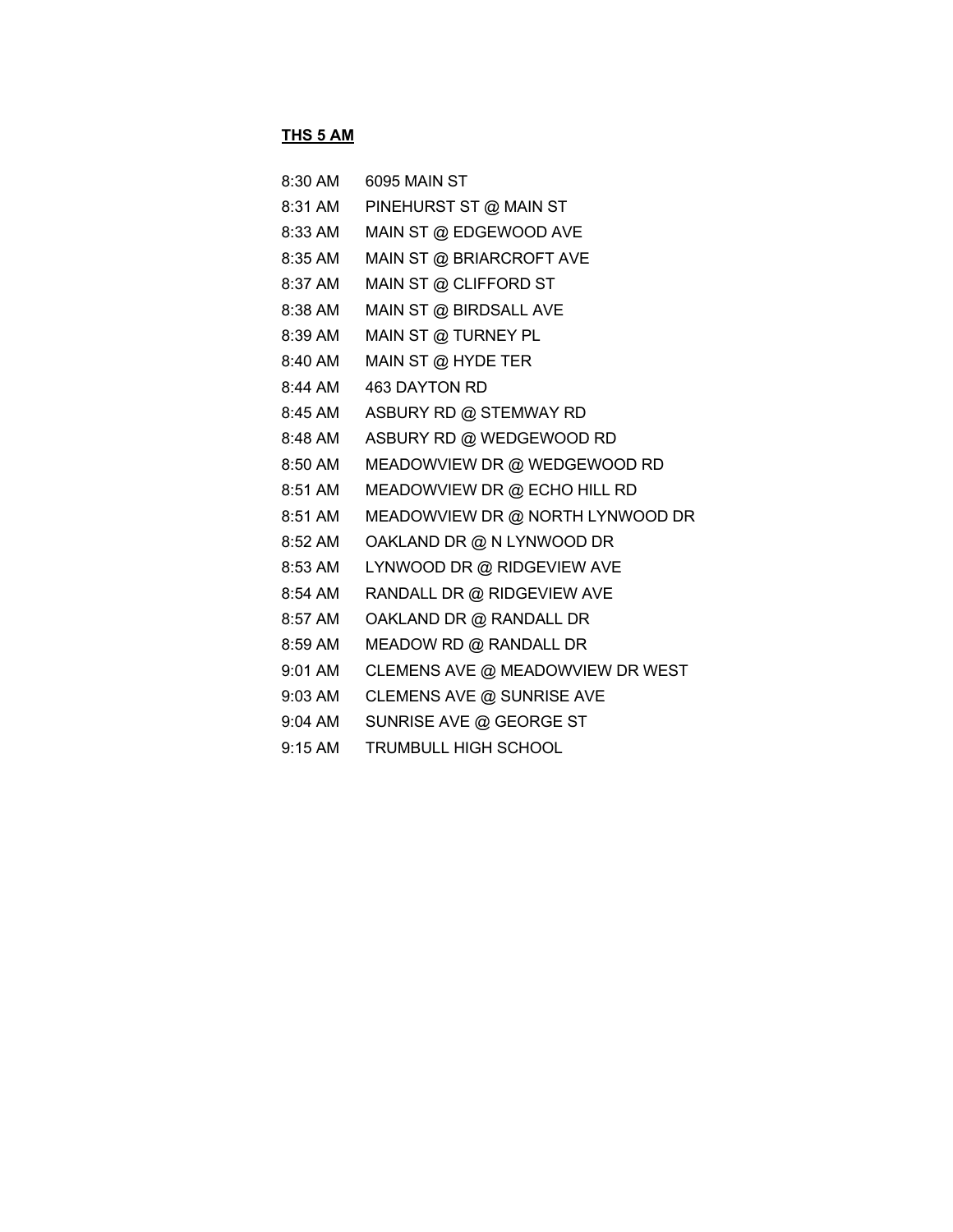#### **THS 6 AM**

| 8:32 AM | 4325 MADISON AVE              |
|---------|-------------------------------|
| 8:33 AM | 4293 MADISON AVE              |
| 8:33 AM | MADISON AVE @ PINE ST         |
| 8:34 AM | MADISON AVE @ BEECH ST        |
| 8:35 AM | MADISON AVE @ CEDAR ST        |
| 8:36 AM | PLATTSVILLE RD @ MORRIS AVE   |
| 8:37 AM | STONEWALL LN @ PLATTSVILLE RD |
| 8:38 AM | WALLER RD @ PLUMTREE LN       |
| 8:41 AM | PLUMTREE LN @ CEIL RD         |
| 8:43 AM | WENDY RD @ CEIL RD            |
| 8:44 AM | CEIL RD @ BRIAN DR            |
| 8:46 AM | PLATTSVILLE RD @ RIDGEBURY DR |
| 8:47 AM | <b>159 PLATTSVILLE RD</b>     |
| 8:48 AM | 121 CAMPBELL RD               |
| 8:48 AM | CAMPBELL RD @ RICHFIELD RD    |
| 8:51 AM | ABRIC DR @ MADISON AVE        |
| 8:54 AM | MADISON AVE @ CHATFIELD DR    |
| 8:57 AM | TURNER AVE @ BEECH ST         |
| 8:59 AM | <b>BEECH ST @ MORRIS AVE</b>  |
| 9:00 AM | MORRIS AVE @ PINE ST          |
| 9:02 AM | 4300 MADISON AVE              |
| 9:02 AM | 4308 MADISON AVE              |
| 9:03 AM | BLACKHOUSE RD @ WAKELEY ST    |
| 9:15 AM | <b>TRUMBULL HIGH SCHOOL</b>   |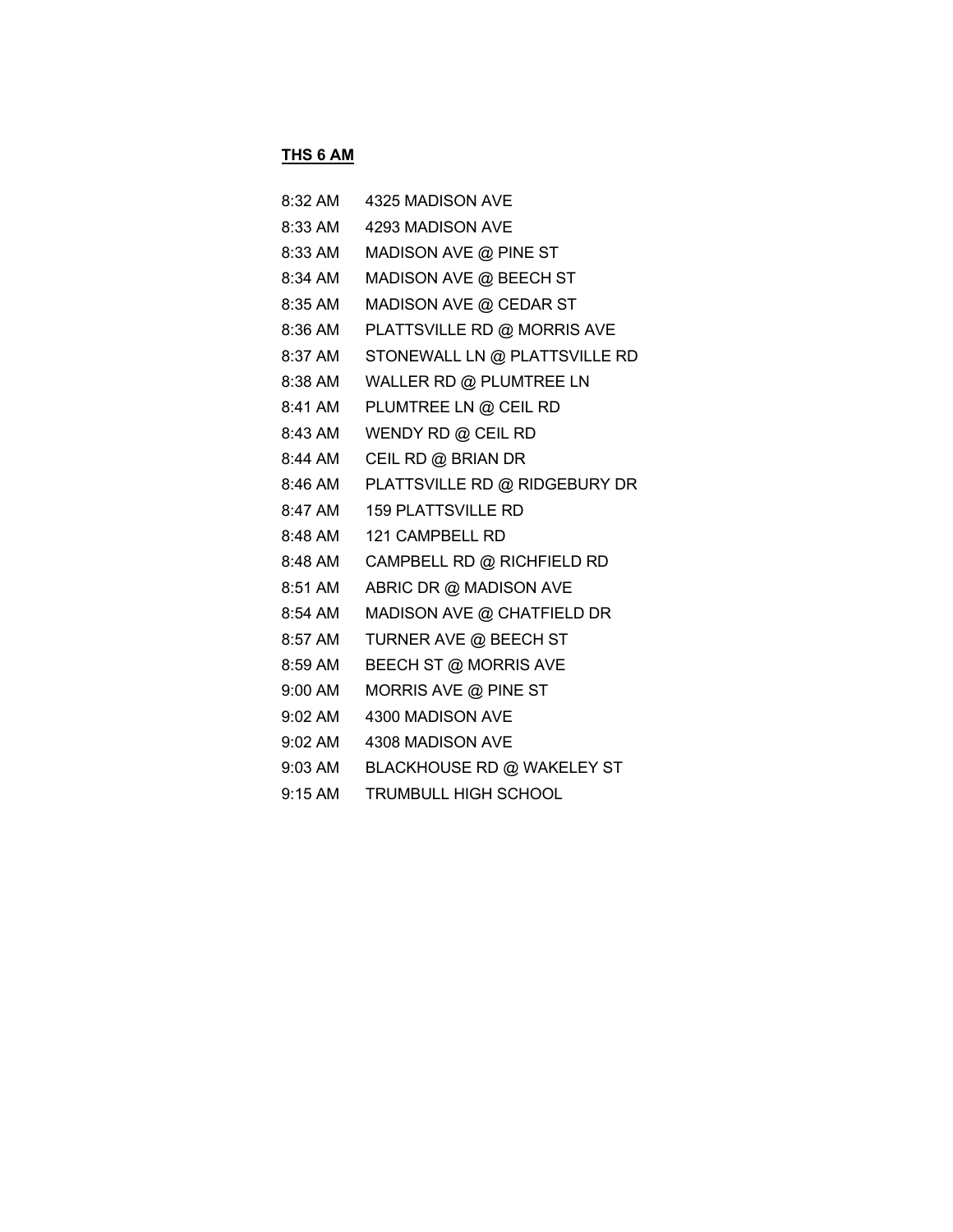# **THS 7 AM**

| 8:17 AM | MONROE TPKE @ WOODLAND HILLS DR               |
|---------|-----------------------------------------------|
| 8:19 AM | OLD MINE RD @ TUNGSTEN CIR                    |
| 8:22 AM | 7144 MAIN ST                                  |
| 8:24 AM | 49 OWL HILL TRL                               |
| 8:26 AM | TASHUA RD @ HAVILAND DR/91 TASHUA RD          |
| 8:27 AM | 172/173 TASHUA RD                             |
| 8:28 AM | 190 TASHUA RD                                 |
| 8:28 AM | 235 TASHUA RD                                 |
| 8:29 AM | 230/245 TASHUA RD                             |
| 8:29 AM | COVENTRY LN @ TUDOR LN                        |
| 8:30 AM | COVENTRY LN @ CRESCENT LN                     |
| 8:32 AM | COVENTRY LN @ AUTUMN DR                       |
| 8:35 AM | 18 RED BARN RD                                |
| 8:36 AM | RED BARN RD @ TASHUA RD                       |
| 8:37 AM | 310 TASHUA RD                                 |
| 8:38 AM | 410 TASHUA RD                                 |
| 8:39 AM | EDINBURG LN @ MEADOW RIDGE DR                 |
| 8:40 AM | KENT LN @ KITCHER CT                          |
| 8:42 AM | KENT LN @ NEWTON LN                           |
| 8:43 AM | 22 NEWTON LN                                  |
| 8:43 AM | NEWTON LN @ MADISON AVE                       |
| 8:44 AM | 5296 MADISON AVE/5299 MADISON AVE             |
| 8:45 AM | 5293 MADISON AVE                              |
| 8:46 AM | ESSEX LN @ STURBRIDGE LN                      |
| 8:48 AM | HIGH RIDGE RD @ TASHUA RD                     |
| 8:48 AM | 455 TASHUA RD                                 |
| 8:49 AM | MADISON AVE @ FARMSTEAD LN NORTH              |
| 8:50 AM | MADISON AVE @ FRESH MEADOW DR                 |
| 8:51 AM | 129 FRESH MEADOW DR                           |
| 8:54 AM | MADISON AVE @ FARMSTEAD LN SOUTH/5099 MADISON |
| 8:54 AM | MADISON AVE @ SAXONY DR/5069 MADISON AVE      |
| 8:56 AM | BRETTONWOODS RD @ NORMANDY RD                 |
| 8:57 AM | NORMANDY RD @ SURREY LN                       |
| 8:58 AM | SURREY LN @ OLD TREE FARM LN                  |
| 8:59 AM | OLD TREE FARM LN @ SURREY LN WEST             |
| 9:02 AM | BRITTANY AVE @ MADISON AVE                    |
| 9:15 AM | TRUMBULL HIGH SCHOOL                          |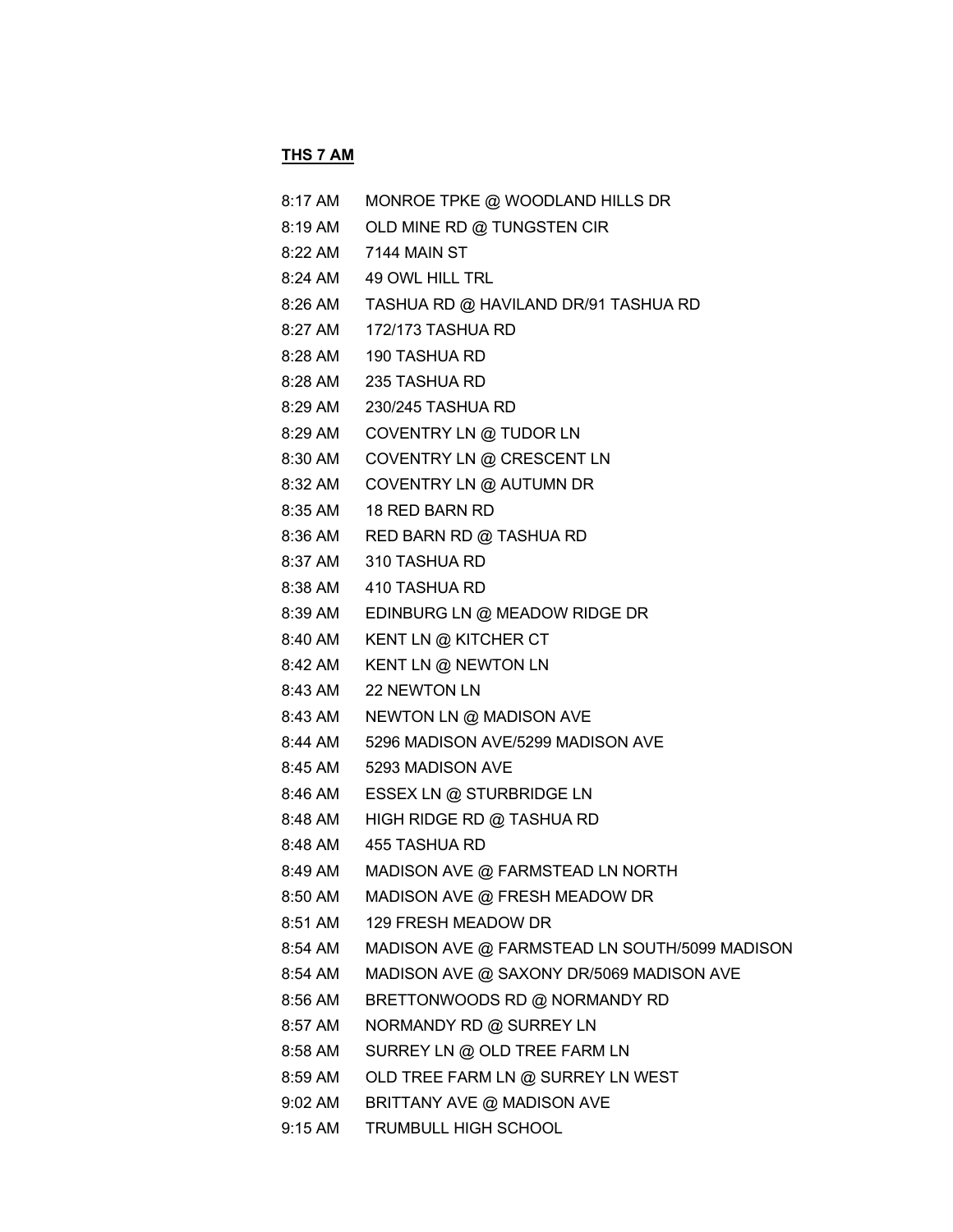## **THS 8 AM**

| 8:32 AM           | SHELTON RD @ CEMETERY DR           |
|-------------------|------------------------------------|
| 8:33 AM           | 215 SHELTON RD                     |
| 8:34 AM           | SHELTON RD @ WHEELER DR            |
| 8:35 AM           | 301/310 SHELTON RD                 |
| 8:35 AM           | SHELTON RD @ BRIARWOODS TER        |
| 8:37 AM           | WOODCREST AVE @ BRIARWOOD TER      |
| 8:38 AM           | WOODCREST AVE @ BRIAR HILL DR      |
| 8:41 AM           | GARNET PL @ HUNTINGTON RD          |
| 8:42 AM           | 3325 HUNTINGTON RD                 |
| 8:43 AM           | 3161 HUNTINGTON RD                 |
| 8:44 AM           | 2821 HUNTINGTON RD                 |
| 8:44 AM           | 2771 HUNTINGTON RD                 |
| 8:45 AM           | 2735 HUNTINGTON RD                 |
| 8:48 AM           | NICHOLS AVE @ SILVER LN            |
| 8:50 AM           | HUNTINGTON TPKE @ JUNIPER RIDGE RD |
| 8:50 AM           | HUNTINGTON TPKE @ BEARDSLEY PKY    |
| 8:52 AM           | 1351 HUNTINGTON TPKE               |
| 8:53 AM           | HUNTINGTON TPKE @ PAULINE ST       |
| 8:54 AM           | HUNTINGTON TPKE @ STELLA ST        |
| 8:56 AM           | HUNTINGTON TPKE @ WILDFLOWER LN    |
| 8:57 AM           | HUNTINGTON TPKE @ ROCKY RIDGE DR   |
| 8:59 AM           | HUNTINGTON TPKE @ JERUSALEM HILL   |
| 9:00 AM           | HUNTINGTON TPKE @ HILLTOP DR       |
| 9:03 AM           | HUNTINGTON TPK @ CORNFIELD RD      |
| 9:06 AM           | 2050 HUNTINGTON TPKE               |
| 9:07 AM           | HUNTINGTON TPKE @ CARRIAGE DR      |
| 9:08 AM           | 2214 HUNTINGTON TPKE               |
| 9:11 AM           | 279 STROBEL RD/272 STROBEL RD      |
| $9:11 \text{ AM}$ | 271 STROBEL RD/269 STROBEL RD      |
| $9:13$ AM         | STROBEL RD @ DOE HOLLOW DR         |
| 9:15 AM           | TRUMBULL HIGH SCHOOL               |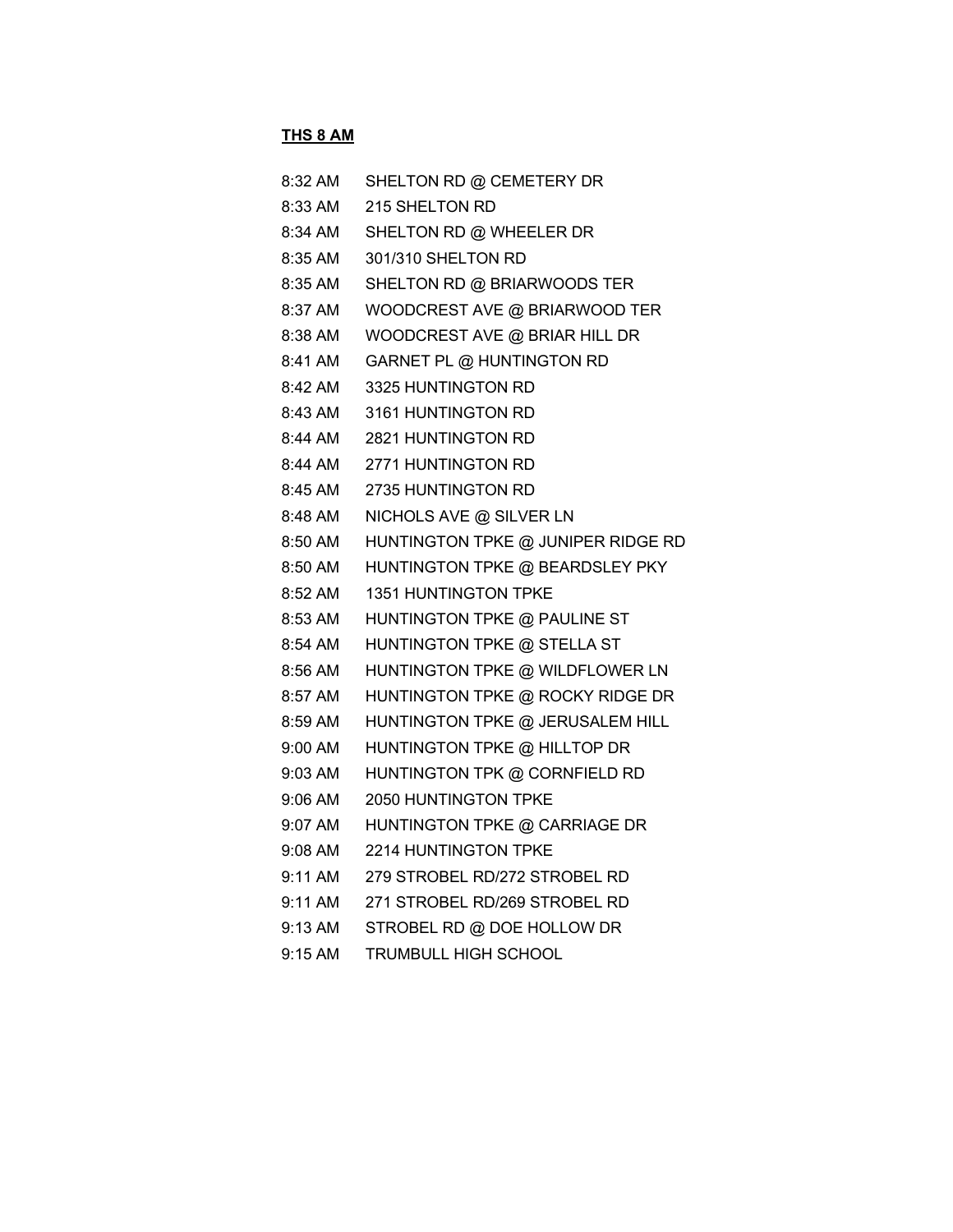#### **THS 9 AM**

| 8:17 AM           | 216 WHEELER RD                    |
|-------------------|-----------------------------------|
| $8:25 \text{ AM}$ | 558 WHITNEY AVE                   |
| 8:32 AM           | MIDLAND RD @ CARDINAL CIR (SOUTH) |
| 8:33 AM           | WOODMERE DR @ WILLOW LN           |
| 8:37 AM           | GRAYROCK RD @ STONELEIGH RD       |
| 8:40 AM           | 215 BEACON HILL RD                |
| 8:41 AM           | OLDFIELD RD @ BEACON HILL         |
| 8:42 AM           | BEACON HILL RD @ PILGRIM LN       |
| 8:44 AM           | SPINNING WHEEL RD @ GREENBRIER RD |
| 8:46 AM           | GREEN HAVEN RD @ SPLIT ROCK RD    |
| 8:47 AM           | GREEN HAVEN RD @ GREENBRIER RD    |
| 8:48 AM           | GREENBRIER RD @ CORAL DR          |
| 8:52 AM           | PAMBAR RD @ GREENBRIER RD         |
| 8:54 AM           | 83 HURD RD/82 HURD RD             |
| 8:54 AM           | HURD RD @ RANCH DR/123 HURD RD    |
| 8:55 AM           | 123 HURD RD                       |
| 8:55 AM           | 136 HURD RD                       |
| 8:56 AM           | HURD RD @ CLASSIC DR              |
| 8:57 AM           | 1279 DANIELS FARM RD              |
| 8:57 AM           | 1247 DANIELS FARM RD              |
| 8:59 AM           | LEWIS RD @ LINGALE RD             |
| 9:01 AM           | LEWIS RD @ HIGHWOOD PL            |
| 9:02 AM           | LEWIS RD @ OXEN HILL RD           |
| 9:03 AM           | DEER RUN DR @ OXEN HILL RD        |
| 9:04 AM           | DEER RUN DR @ BARNSWALLOW DR      |
| 9:06 AM           | BARNSWALLOW DR @ CLOVER HILL RD   |
| 9:06 AM           | CLOVER HILL RD @ IRON GATE RD     |
| 9:08 AM           | IRON GATE RD @ KNECHT FARM RD     |
| 9:15 AM           | TRUMBULL HIGH SCHOOL              |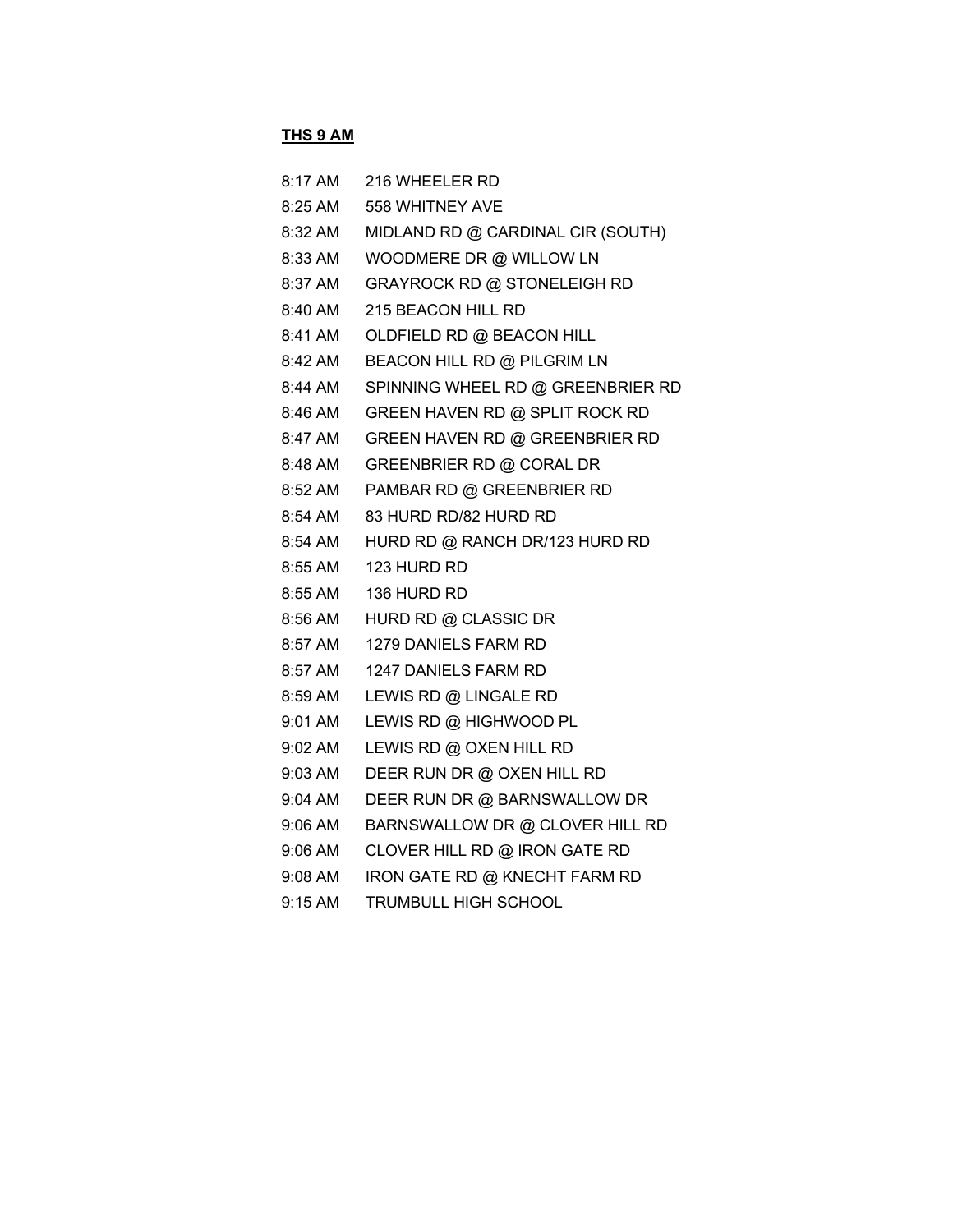#### **THS 10 AM**

| 8:21 AM | 312 WHITNEY AVE                      |
|---------|--------------------------------------|
| 8:21 AM | 319 WHITNEY AVE                      |
| 8:22 AM | TELLER RD @ OLD TELLER RD            |
| 8:23 AM | TELLER RD @ STIRRUP DR               |
| 8:24 AM | <b>BEACH HILL DR @ TELLER RD</b>     |
| 8:25 AM | 160 TELLER RD                        |
| 8:26 AM | TELLER RD @ SKATING POND RD          |
| 8:26 AM | SKATING POND @ CALDRON DR            |
| 8:29 AM | BUNKER HILL DR @ OLD FIRE RD         |
| 8:30 AM | OLD FIRE RD @ TOPAZ LN               |
| 8:33 AM | TELLER RD @ AUGUST LN                |
| 8:35 AM | 72 TOPAZ LN                          |
| 8:39 AM | CEDAR LN @ JACKSON DR                |
| 8:40 AM | PORTERS HILL RD @ CEDAR LN           |
| 8:40 AM | 219 PORTERS HILL RD                  |
| 8:41 AM | PORTERS HILL RD @ SETTLERS RIDGE DR  |
| 8:42 AM | PORTERS HILL RD @ PORTERS RIDGE RD   |
| 8:42 AM | PORTERS HILL RD @ BROOKVIEW DR       |
| 8:44 AM | 90 PORTERS HILL RD                   |
| 8:44 AM | PORTERS HILL RD @ AUDUBON LN         |
| 8:45 AM | ASPEN LN @ AUDUBON LN                |
| 8:47 AM | ASPEN LN @ PLUMB CREEK RD            |
| 8:48 AM | ASPEN LN @ VAIL CT                   |
| 8:49 AM | ASPEN LN @ BROOKVIEW DR              |
| 8:50 AM | ROCK SPRING RD @ VINTAGE RD          |
| 8:51 AM | STAG LN @ BEAR PAW RD                |
| 8:52 AM | STAG LN @ DEEP GORGE RD              |
| 8:53 AM | DEEP GORGE RD @ MOOSE HILL RD        |
| 8:54 AM | 100/97 MOOSE HILL RD                 |
| 8:55 AM | 70 MOOSE HILL RD                     |
| 8:55 AM | 63/55 MOOSE HILL RD/62 MOOSE HILL RD |
| 8:56 AM | 49 MOOSE HILL RD                     |
| 8:56 AM | 31/36 MOOSE HILL RD                  |
| 8:57 AM | 20 MOOSE HILL RD/26 MOOSE HILL RD    |
| 8:58 AM | DANIELS FARM RD @ NUTHATCH HILL RD   |
| 8:59 AM | 10 PORTERS HILL RD                   |
| 9:00 AM | CRANBURY DR @ WINTERGREEN LN         |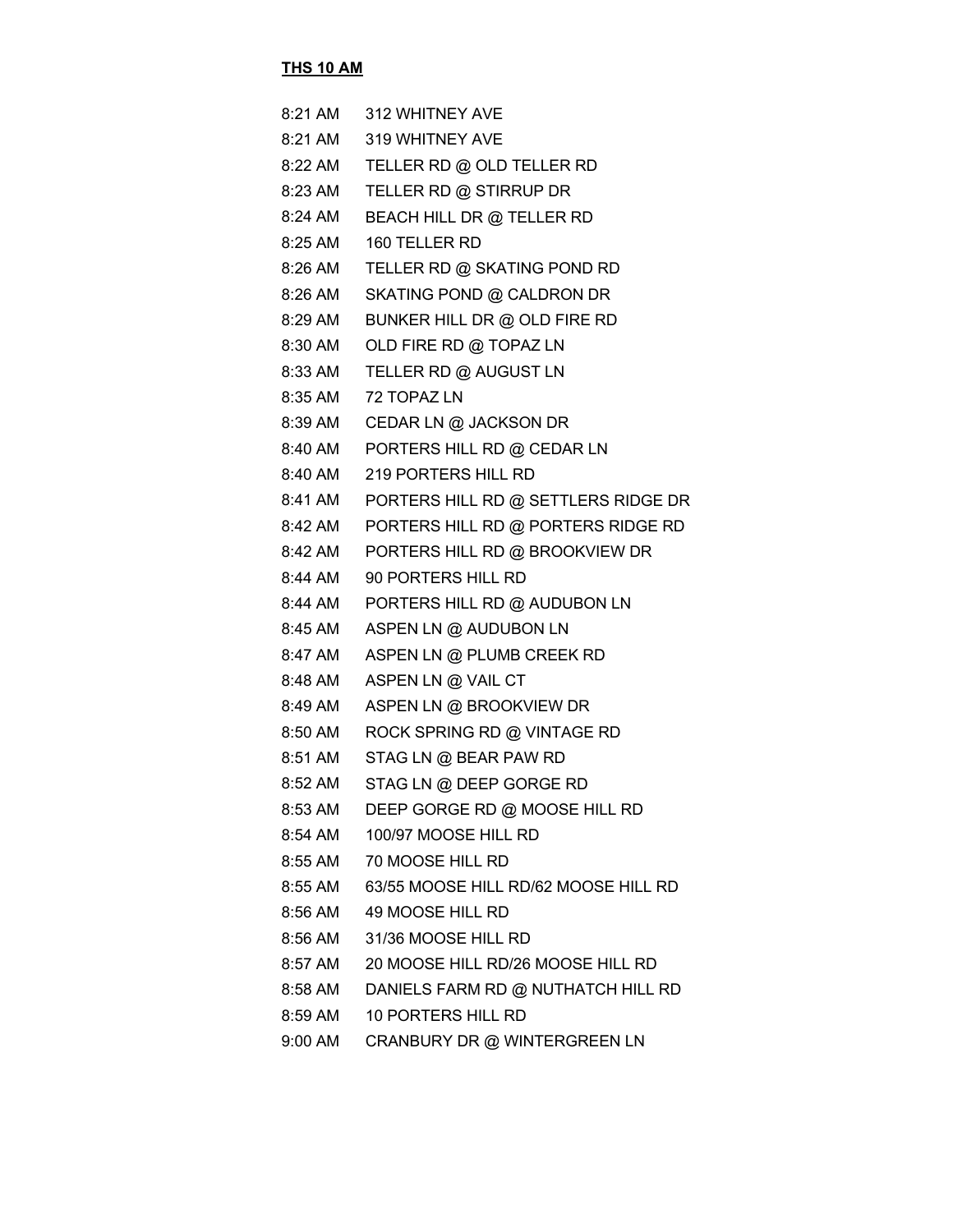- 9:02 AM CRANBURY DR @ WINHALL LN
- 9:03 AM CRANBURY DR @ WHITEFIELD DR
- 9:07 AM MCGUIRE RD @ DANUBE DR
- 9:08 AM 53 MCGUIRE RD/50 MCGUIRE RD
- 9:09 AM 35 MCGUIRE RD
- 9:12 AM DANIELS FARM RD @ COUNTRY CLUB RD
- 9:15 AM TRUMBULL HIGH SCHOOL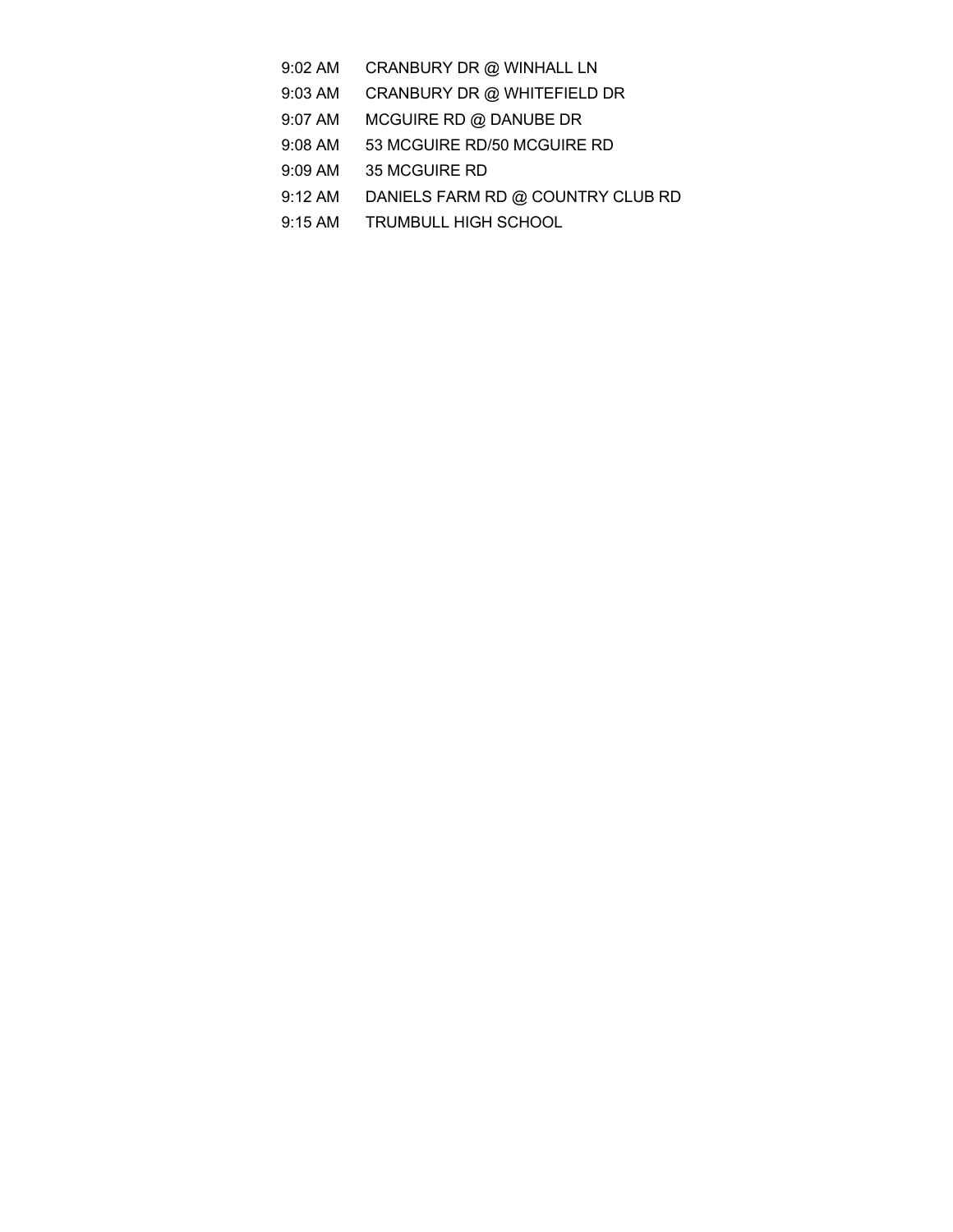#### **THS 11 AM**

| 8:30 AM | 48 SPRING HILL RD                       |
|---------|-----------------------------------------|
| 8:35 AM | MADISON AVE @ JADE TREE LN              |
| 8:36 AM | MADISON AVE @ MALLETT DR @ WESTFIELD DR |
| 8:37 AM | 4921 MADISON AVE                        |
| 8:37 AM | 4905 MADISON AVE/4906 MADISON AVE       |
| 8:38 AM | SEELEY RD @ MERRIMAC DR                 |
| 8:39 AM | SEELEY RD @ MARINER CIR                 |
| 8:40 AM | SEELEY RD @ COLONIAL DR                 |
| 8:41 AM | SEELEY RD @ DEEPDENE RD                 |
| 8:43 AM | VIXEN RD @ CRABAPPLE RD                 |
|         | 8:44 AM CRABAPPLE RD @ HORSE TAVERN RD  |
| 8:45 AM | HERITAGE DR @ CAPTAIN'S WALK            |
| 8:46 AM | HERITAGE DR @ WENDOVER RD               |
| 8:48 AM | WESTFIELD DR @ BULL FROG LN             |
| 8:49 AM | HORSE TAVERN RD @ POST GATE RD          |
| 8:51 AM | FULLER RD @ BULL FROG LN                |
| 8:52 AM | MADISON AVE @ FULLER RD                 |
| 8:54 AM | AUTUMN RIDGE RD @ FAWN MEADOW DR        |
| 8:55 AM | FOX RD @ AUTUMN RIDGE RD                |
| 8:58 AM | POMONA RD @ CROCUS LN                   |
| 8:59 AM | CROCUS LN @ WOODHAVEN DR                |
| 9:00 AM | POMONA RD @ WOODHAVEN DR                |
| 9:02 AM | SALEM RD @ ARGUS LN                     |
| 9:06 AM | 31 JAMESTOWN RD                         |

9:15 AM TRUMBULL HIGH SCHOOL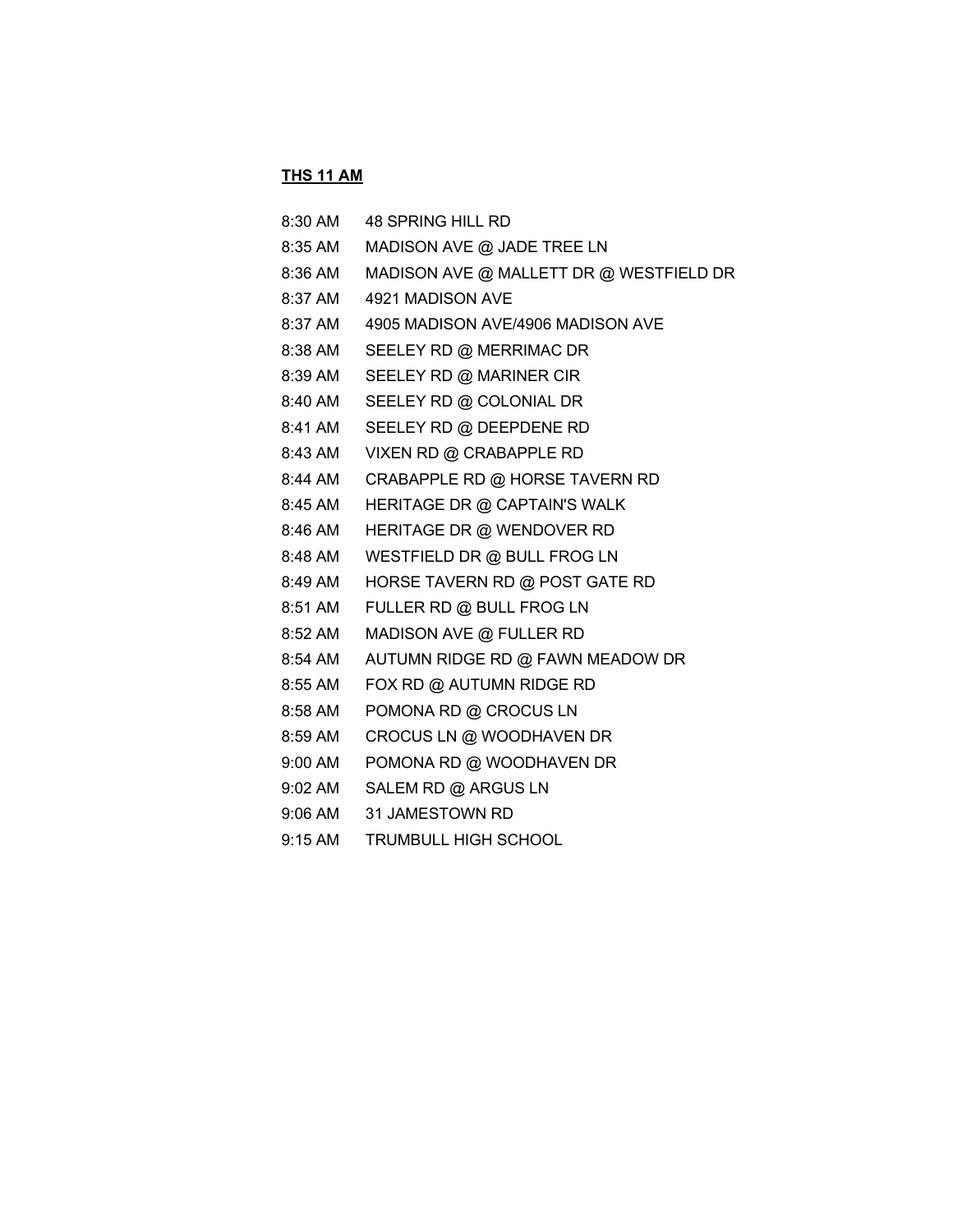#### **THS 12 AM**

| 8:28 AM           | 711 BOOTH HILL RD                          |
|-------------------|--------------------------------------------|
| 8:29 AM           | 642 BOOTH HILL RD                          |
| $8:30$ AM         | 622 BOOTH HILL RD                          |
| 8:31 AM           | BOOTH HILL RD @ MACDONALD RD               |
| 8:33 AM           | FRIAR LN @ FINCHWOOD DR                    |
| 8:36 AM           | HUNTINGTON TPKE @ STONES THROW             |
| 8:37 AM           | HUNTINGTON TPKE @ NICHOLS FARM RD          |
| 8:38 AM           | HUNTINGTON TPKE @ SHADOWOOD LN             |
| 8:40 AM           | FINCHWOOD DR @ IRONWOOD RD                 |
| 8:42 AM           | FOXWOOD RD @ WILDROSE LN                   |
| 8:43 AM           | FOXWOOD RD @ IRONWOOD RD                   |
| 8:45 AM           | IRONWOOD RD @ APPLEGATE LN                 |
| 8:46 AM           | IRONWOOD RD @ CHERRYGATE LN                |
| 8:46 AM           | COPPER KETTLE RD@IRONWOOD RD@NORTHFIELD DR |
| 8:48 AM           | RED FOX LN @ COPPER KETTLE RD              |
| 8:49 AM           | RED FOX @ GOLDEN HILL                      |
| 8:51 AM           | GOLDEN HILL @ DOGWOOD LN                   |
| 8:52 AM           | GOLDEN HILL @ TORY LN                      |
| 8:53 AM           | TORY LN @ LOBSTERBACK RD                   |
| 8:55 AM           | SHELTON RD @ POWDER MILL LN                |
| $8:56$ AM         | 418 SHELTON RD                             |
| $8:56$ AM         | SHELTON RD @ NORTH ST                      |
| 8:58 AM           | BUTTERNUT LN @ NORTH ST                    |
| 8:59 AM           | 220 NORTH ST                               |
| $9:01$ AM         | BUTTERNUT LN @ TEETER ROCK RD (@ DRIVEWAY) |
| 9:02 AM           | TEETER ROCK RD @ TURKEY MEADOW RD          |
| $9:04$ AM         | N STOWE PL @ PRIMROSE DR                   |
| $9:06$ AM         | PRIMROSE DR @ CIVKIN DR                    |
| $9:10 \text{ AM}$ | 30 MACDONALD RD                            |
| $9:11 \text{ AM}$ | <b>BOOTH HILL RD @ HUNTERS LN</b>          |
| 9:15 AM           | <b>TRUMBULL HIGH SCHOOL</b>                |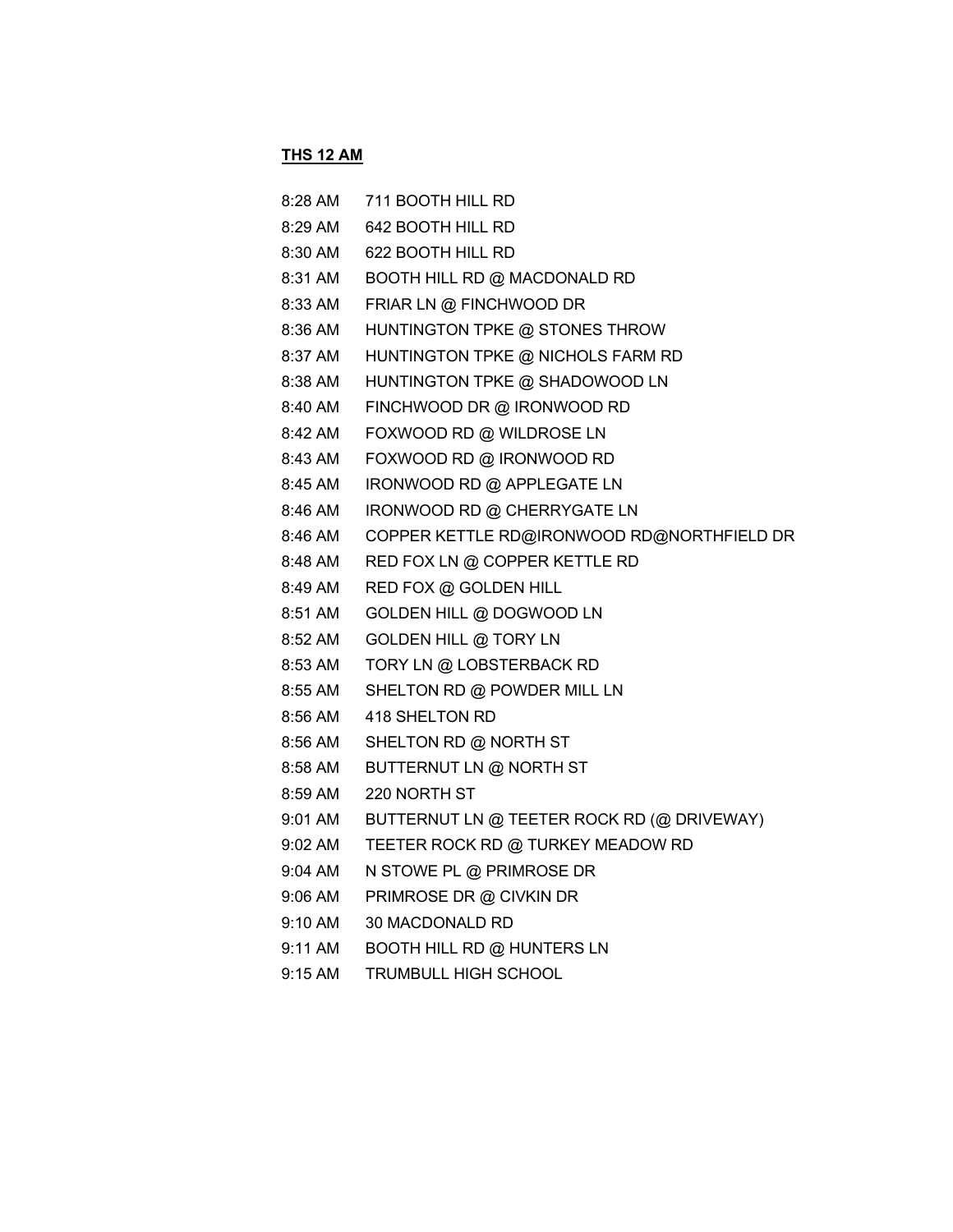## **THS 13 AM**

| 8:33 AM | STONEHOUSE RD @ GATEHOUSE RD                  |
|---------|-----------------------------------------------|
| 8:35 AM | STONEHOUSE RD @ FOX RD                        |
| 8:36 AM | 332 STONEHOUSE RD                             |
| 8:37 AM | STONEHOUSE RD @ TASHUA LN                     |
| 8:39 AM | STONEHOUSE RD @ OCTOBER LN                    |
| 8:41 AM | STONEHOUSE RD @ THOMAS ST                     |
| 8:44 AM | <b>184 STONEHOUSE RD</b>                      |
| 8:45 AM | TANGLEWOOD RD @ BEECHWOOD AVE                 |
| 8:46 AM | SOLAR RIDGE @ BEECHWOOD AVE                   |
| 8:48 AM | BEECHWOOD AVE @ SUNBEAM DR                    |
| 8:50 AM | TANGLEWOOD RD @ GISELLA RD                    |
| 8:53 AM | SABINA RD @ NATALIE RD                        |
| 8:54 AM | 15 DORIS ST                                   |
| 8:55 AM | GISELLA RD @ SARENEE CIR                      |
| 8:56 AM | MAIN ST @ GOVERNOR TRUMBULL WAY               |
| 8:57 AM | MAIN ST @ WAUNETA RD                          |
| 8:59 AM | <b>29 WHITNEY AVE</b>                         |
| 9:01 AM | 130 WHITNEY AVE                               |
| 9:02 AM | WHITNEY AVE @ RIVERSIDE DR(WEST)              |
| 9:02 AM | <b>175 WHITNEY AVE</b>                        |
| 9:04 AM | 475 WHITNEY AVE                               |
| 9:05 AM | DANIELS FARM RD @ MARATHON RD                 |
| 9:07 AM | DANIELS FARM RD @ HILLSBORO RD                |
| 9:08 AM | 1040 DANIELS FARM RD                          |
| 9:08 AM | 1035 DANIELS FARM RD                          |
| 9:09 AM | FIREHOUSE RD @ DANIELS FARM RD                |
| 9:10 AM | DANIELS FARM RD @ WAREHAM PL                  |
| 9:11 AM | DANIELS FARM RD @ JOG HILL RD                 |
| 9:12 AM | DANIELS FARM RD @ SCENIC HILL RD @ BRIDLE TRL |
|         |                                               |

9:15 AM TRUMBULL HIGH SCHOOL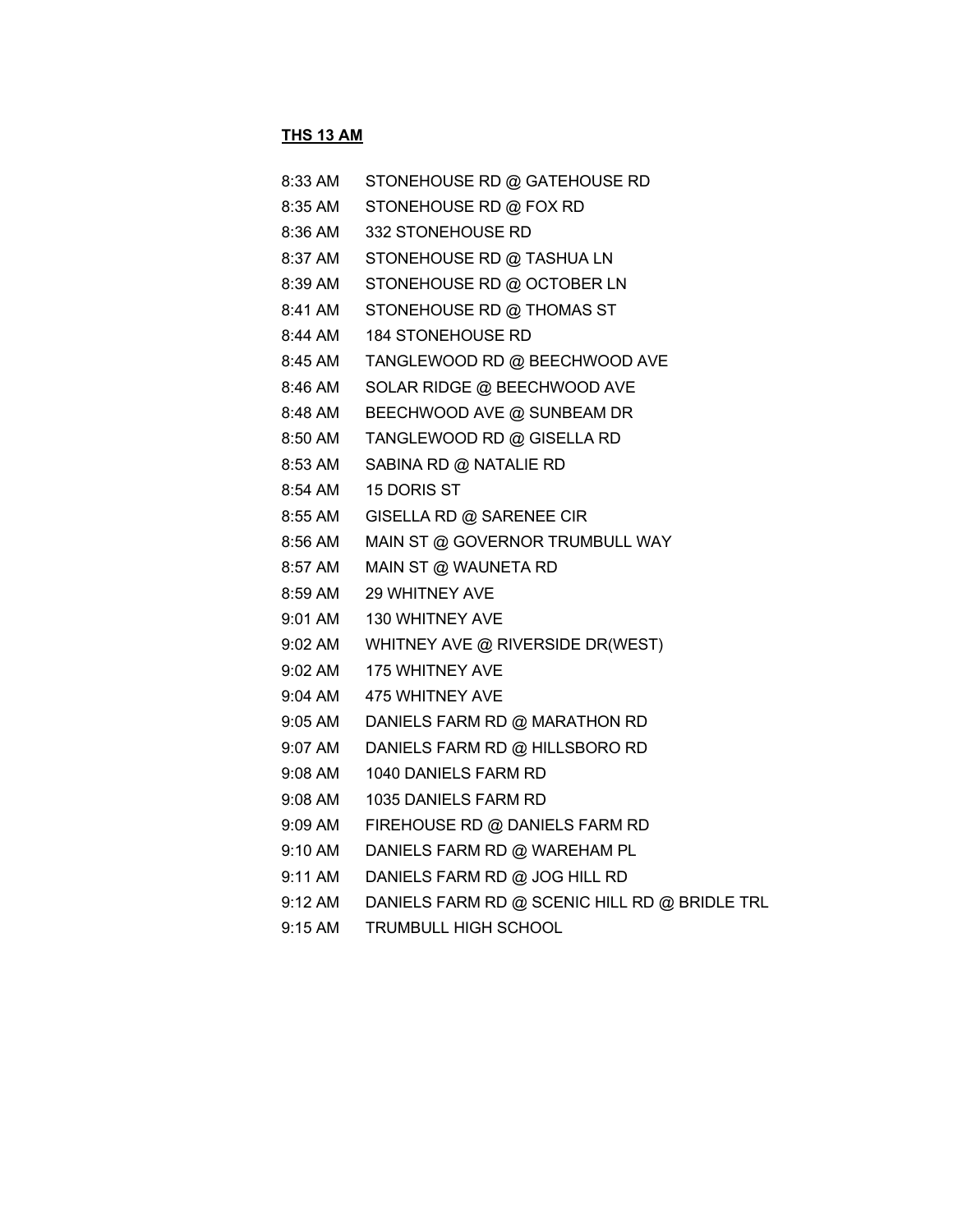# **THS 14 AM**

| 8:19 AM | BROADBRIDGE RD @ BLUEBERRY RD           |
|---------|-----------------------------------------|
| 8:24 AM | BEARDSLEY PKY @ REINER DR               |
| 8:25 AM | 65 BEARDSLEY PKY                        |
| 8:27 AM | JUNIPER RIDGE RD @ PEPPERIDGE RD        |
| 8:29 AM | BEARDSLEY PKY @ ROUND HILL RD (EAST)    |
| 8:31 AM | REINER CIR @ OAKRIDGE RD                |
| 8:32 AM | 110 OAKRIDGE RD                         |
| 8:33 AM | OAKRIDGE RD @ HILLSTON RD               |
| 8:34 AM | BOB WHITE LN @ QUAIL TRL                |
| 8:35 AM | <b>19 QUAIL TRL</b>                     |
| 8:36 AM | LEFFERT RD @ CAROLINE ST                |
| 8:38 AM | UNITY RD @ UNITY DR                     |
| 8:39 AM | UNITY RD @ FERN CIR                     |
| 8:40 AM | 130 FERN CIR                            |
| 8:41 AM | <b>BOOTH HILL RD @ FERN CIR</b>         |
| 8:44 AM | <b>BOOTH HILL RD @ ETHEL RD</b>         |
| 8:45 AM | ROBINWOOD RD @ BOOTH HILL RD            |
| 8:48 AM | <b>BOOTH HILL RD @ RENNISON RD</b>      |
| 8:49 AM | ORIOLE LN @ ROBINWOOD RD                |
| 8:53 AM | COLUMBINE DR @ KENWOOD LN               |
| 8:54 AM | COLUMBINE DR @ TAMARACK CIR             |
| 8:55 AM | COLUMBINE DR @ SHAWNEE RD               |
| 8:57 AM | TANAGER LN @ OLD SAWMILL LN             |
| 8:59 AM | WISTERIA DR @ TIMBERLANE TRL            |
| 9:00 AM | TANAGER LN @ TIMERLANE TRL              |
| 9:02 AM | WASHINGTON ST @ TWITCHGRASS RD          |
| 9:02 AM | WASHINGTON ST @ EDITH AVE               |
| 9:03 AM | FRANKLIN ST @ EDITH AVE                 |
| 9:04 AM | TWITCHGRASS RD @ LARKSPUR DR            |
| 9:05 AM | TWITCHGRASS RD @ GREENWOOD DR           |
| 9:07 AM | <b>6 TWITCHGRASS RD</b>                 |
| 9:07 AM | 552 WHITE PLAINS RD/550 WHITE PLAINS RD |
| 9:08 AM | WHITE PLAINS RD @ WESLEY DR             |
| 9:15 AM | TRUMBULL HIGH SCHOOL                    |
|         |                                         |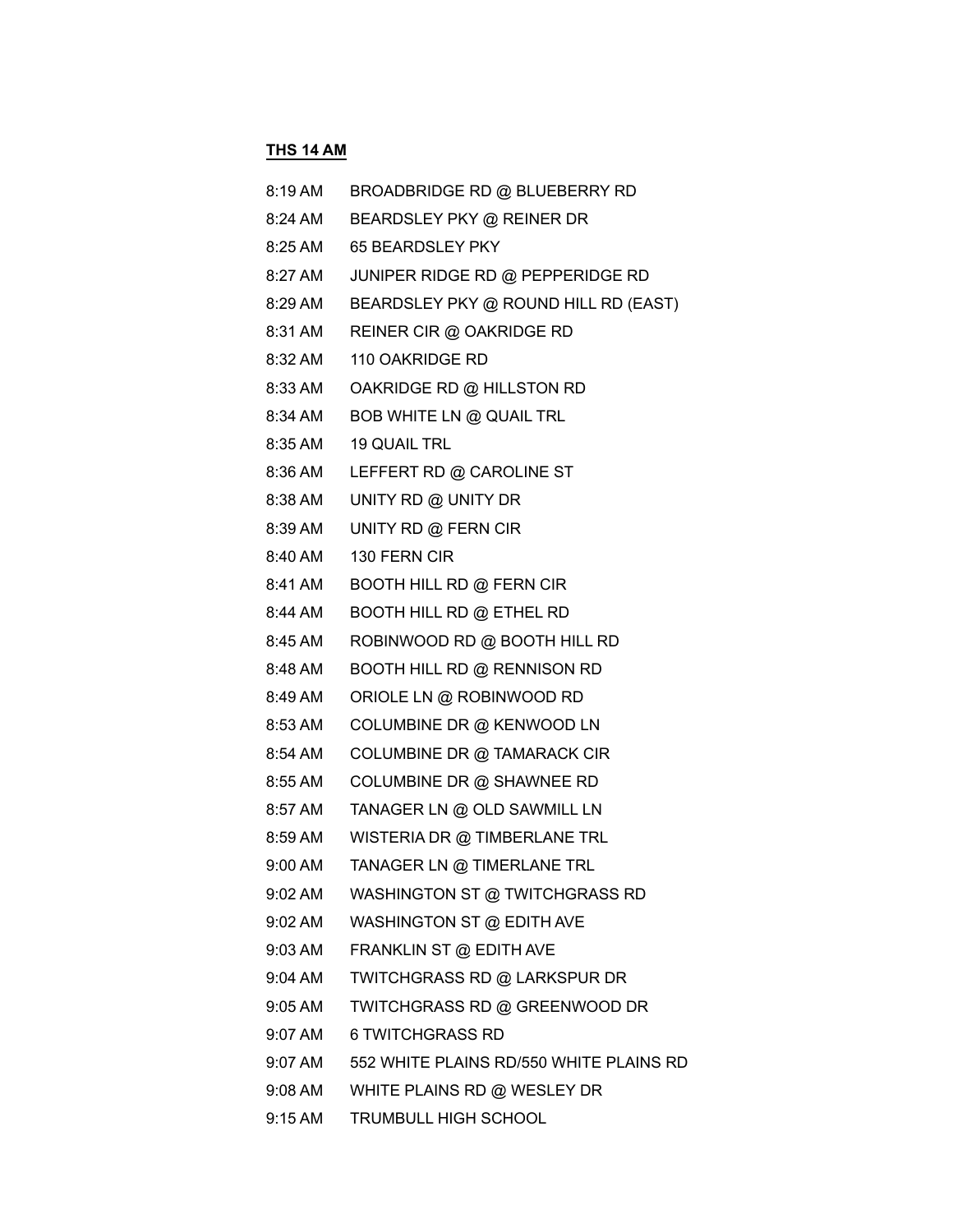## **THS 15 AM**

| 8:28 AM | COLONY AVE @ INWOOD RD            |
|---------|-----------------------------------|
| 8:28 AM | 31 COLONY AVE                     |
| 8:29 AM | COLONY AVE @ OLD ELM RD           |
| 8:31 AM | COLONY AVE @ PLUMB RD             |
| 8:32 AM | COLONY AVE @ INWOOD RD            |
| 8:33 AM | <b>BLACKHOUSE RD @ COLONY AVE</b> |
| 8:34 AM | <b>BLACKHOUSE RD @ BASSICK RD</b> |
| 8:35 AM | BLACKHOUSE RD @ RANDOLPH PL       |
| 8:37 AM | <b>6 BLACKHOUSE RD</b>            |
| 8:38 AM | 5320 MAIN ST                      |
| 8:38 AM | 5277/5278 MAIN ST                 |
| 8:39 AM | PLYMOUTH AVE @ FRANCIS ST         |
| 8:41 AM | PLYMOUTH AVE @ PLUMB RD           |
| 8:42 AM | KILLIAN AVE @ FRANCIS ST          |
| 8:44 AM | 5264 MAIN ST                      |
| 8:44 AM | 5255 MAIN ST                      |
| 8:48 AM | 130 CHESTNUT HILL RD              |
| 8:49 AM | CHESTNUT HILL RD @ CANDLEWOOD RD  |
| 8:50 AM | CHESTNUT HILL RD @ FRANCIS ST     |
| 8:51 AM | 5164 MAIN ST                      |
| 8:52 AM | MAIN ST @ BONNIE VIEW DR          |
| 8:53 AM | MAIN ST @ GORHAM PL               |
| 8:54 AM | <b>5011 MAIN ST</b>               |
| 8:55 AM | OLD TOWN RD @ GUILFORD DR         |
| 8:56 AM | 130 SUNNYDALE RD                  |
| 8:56 AM | LEALAND ST @ OLD TOWN RD          |
| 8:58 AM | MAIN ST @ OCHSNER PL              |
| 9:00 AM | MAIN ST @ BOTSFORD PL             |
| 9:00 AM | <b>5050 MAIN ST</b>               |
| 9:01 AM | 5068/5066 MAIN ST                 |
| 9:01 AM | MAIN ST @ BONNIE VIEW DR          |
| 9:02 AM | 5196 MAIN ST                      |
| 9:03 AM | WILLIAMS RD @ KOGER RD            |
| 9:05 AM | WILLIAMS RD @ HIGHGATE RD         |
| 9:05 AM | HIGHGATE RD @ RAYNOR AVE          |
| 9:06 AM | HIGHGATE RD @ EDISON RD           |
| 9:15 AM | TRUMBULL HIGH SCHOOL              |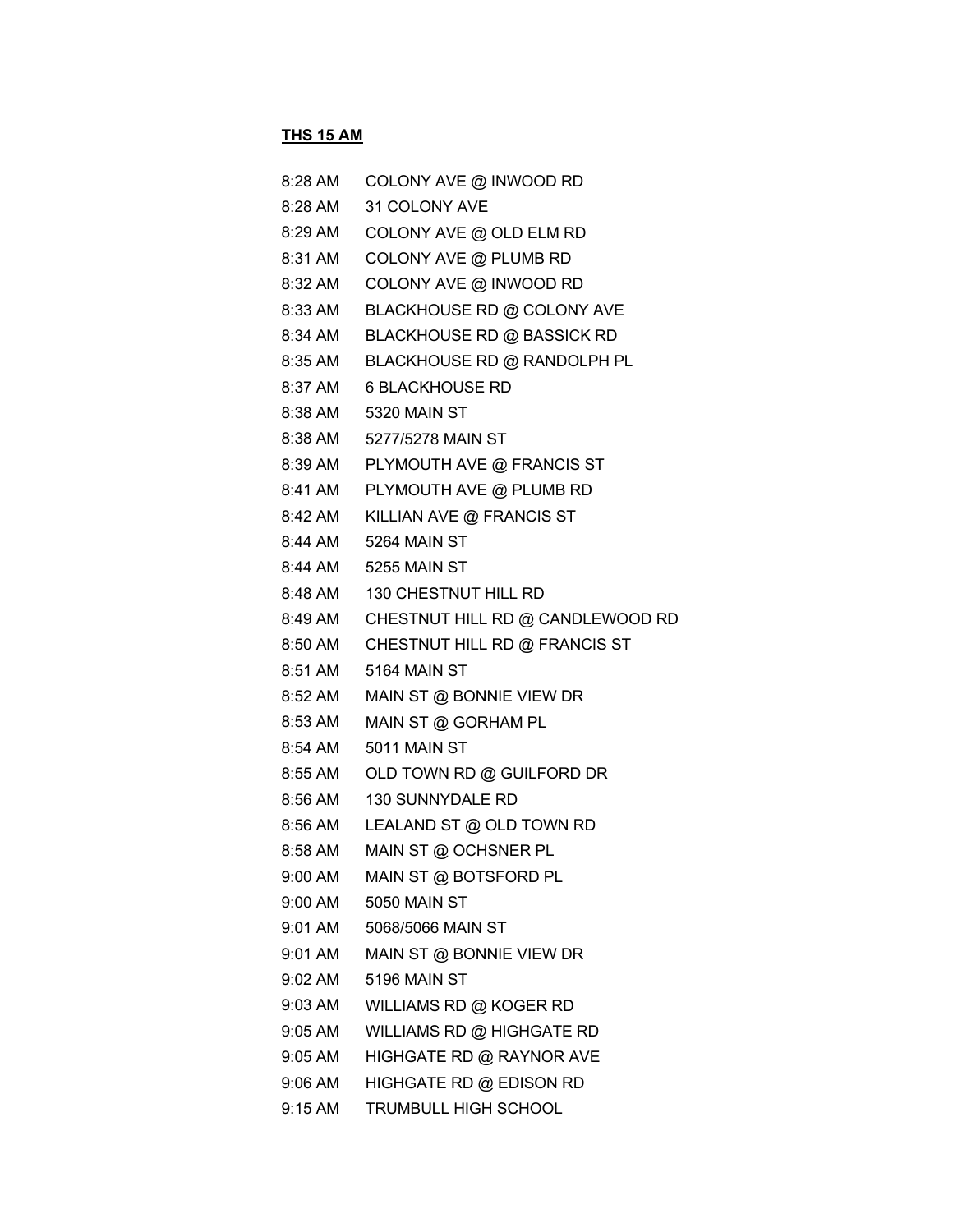#### **THS 16 AM**

| 8:14 AM | DANIELS FARM RD @ VISTA PL       |
|---------|----------------------------------|
| 8:14 AM | DANIELS FARM RD @ WARD PL        |
| 8:15 AM | CHURCH HILL RD @ TAITS MILL RD.  |
| 8:16 AM | TAITS MILL RD @ TAIT RD          |
| 8:17 AM | TAIT RD @ CHURCH HILL RD         |
| 8:19 AM | 815 WHITE PLAINS RD              |
|         | 8:19 AM 795 WHITE PLAINS RD      |
| 8:20 AM | WHITE PLAINS RD @ CEDAR CREST RD |
| 8:22 AM | WHITE PLAINS RD @ SUNNYRIDGE PKY |
| 8:23 AM | 265 WHITE PLAINS RD              |
| 8:23 AM | LINDBERG DR @ FOREST VIEW ST     |
| 8:24 AM | FOREST VIEW ST @ SUNNYRIDGE PKY  |
| 8:25 AM | FOREST VIEW ST @ BAYBERRY LN     |
| 8:26 AM | WHITE PLAINS RD @ COTTAGE PL     |
| 8:26 AM | WHITE PLAINS RD @ ANTHONY PL     |
| 8:27 AM | <b>167 WHITE PLAINS RD</b>       |
| 8:34 AM | WHITE PLAINS RD @ OAK LN         |
| 8:35 AM | WHITE PLAINS RD @ STONEBRIDGE LN |
| 8:37 AM | 336 WHITE PLAINS RD              |
|         | 8:39 AM 730 WHITE PLAINS RD      |
| 8:40 AM | 738 WHITE PLAINS RD              |
| 8:40 AM | WHITE PLAINS RD @ ROSEBUD DR     |
| 8:41 AM | WHITE PLAINS RD @ PEQUONNOCK RD  |
| 8:43 AM | RESERVOIR AVE @ GERALDINE PL     |
| 8:43 AM | 3085 RESERVOIR AVE               |
|         | 8:44 AM 2855 RESERVOIR AVE       |
|         | 8:45 AM 2690/2685 RESERVOIR AVE  |
| 8:46 AM | 2575 Reservoir Avenue            |
| 8:47 AM | 2105 RESERVOIR AVE               |
| 8:48 AM | 1300 OLD TOWN RD                 |
| 8:49 AM | OLD TOWN RD @ HORSESHOE DR       |
| 8:50 AM | 1870 OLD TOWN RD                 |
| 8:50 AM | 1880 OLD TOWN RD                 |
| 8:51 AM | 1970 OLD TOWN RD                 |
| 8:51 AM | 2070 OLD TOWN RD                 |
| 8:52 AM | 2170 OLD TOWN RD                 |
| 8:52 AM | 2230 OLD TOWN RD                 |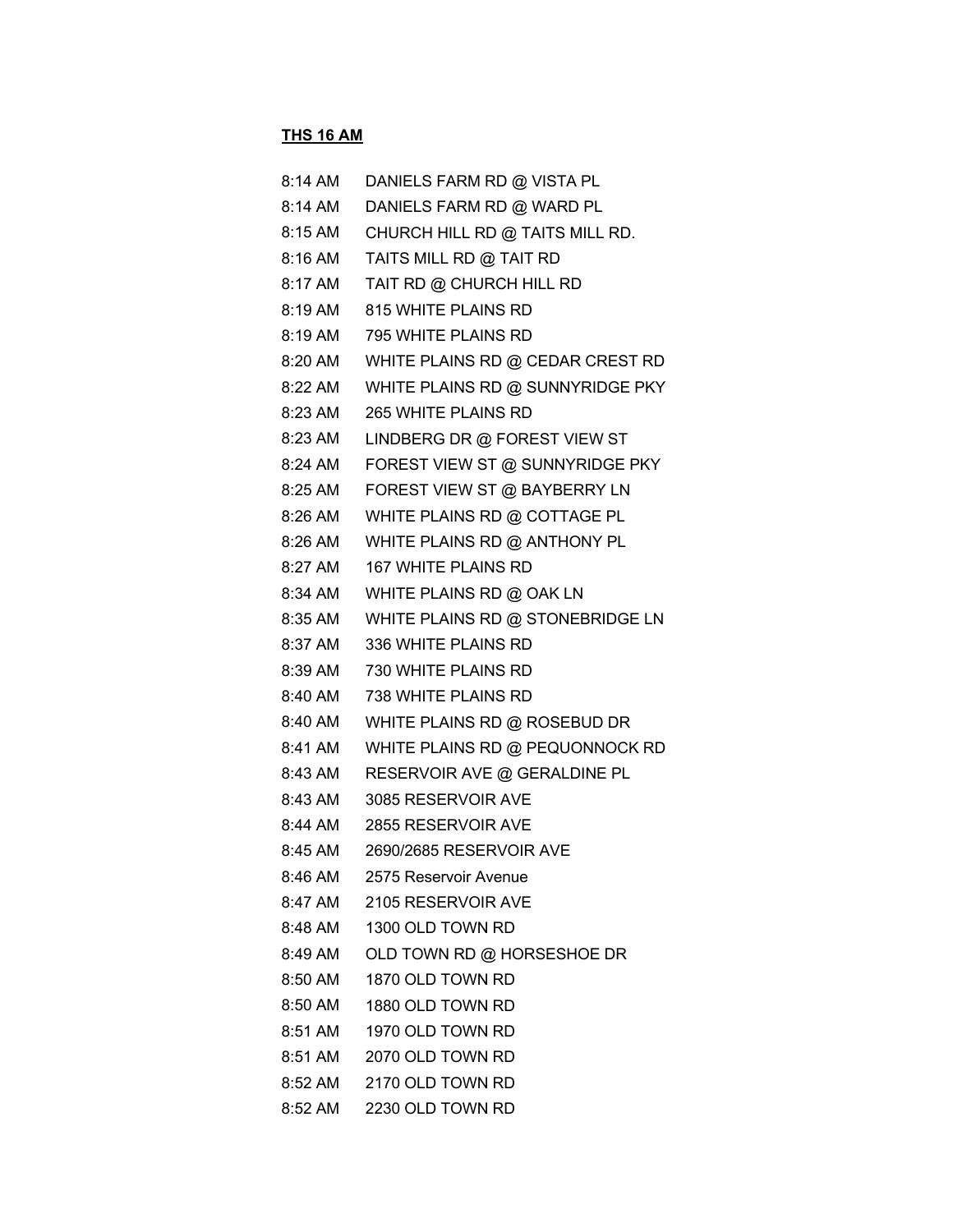- 8:53 AM FRENCHTOWN RD @ MACHALOWSKI RD
- 8:56 AM RESERVOIR AVE @ ROCKY HILL TER
- 8:59 AM RESERVOIR AVE @ WOODSIDE CT
- 9:00 AM 2650 RESERVOIR AVE
- 9:01 AM ELBERTA AVE @ CYPRESS LN
- 9:03 AM ELBERTA AVE @ BERKSHIRE AVE
- 9:05 AM 3090 RESERVOIR AVE
- 9:06 AM 44 DANIELS FARM RD
- 9:07 AM LAUREL ST @ CLIFF VIEW DR
- 9:09 AM LITTLE PLAIN RD @ VALLEY RD
- 9:12 AM 305 DANIELS FARM RD/330 DANIELS FARM RD
- 9:15 AM TRUMBULL HIGH SCHOOL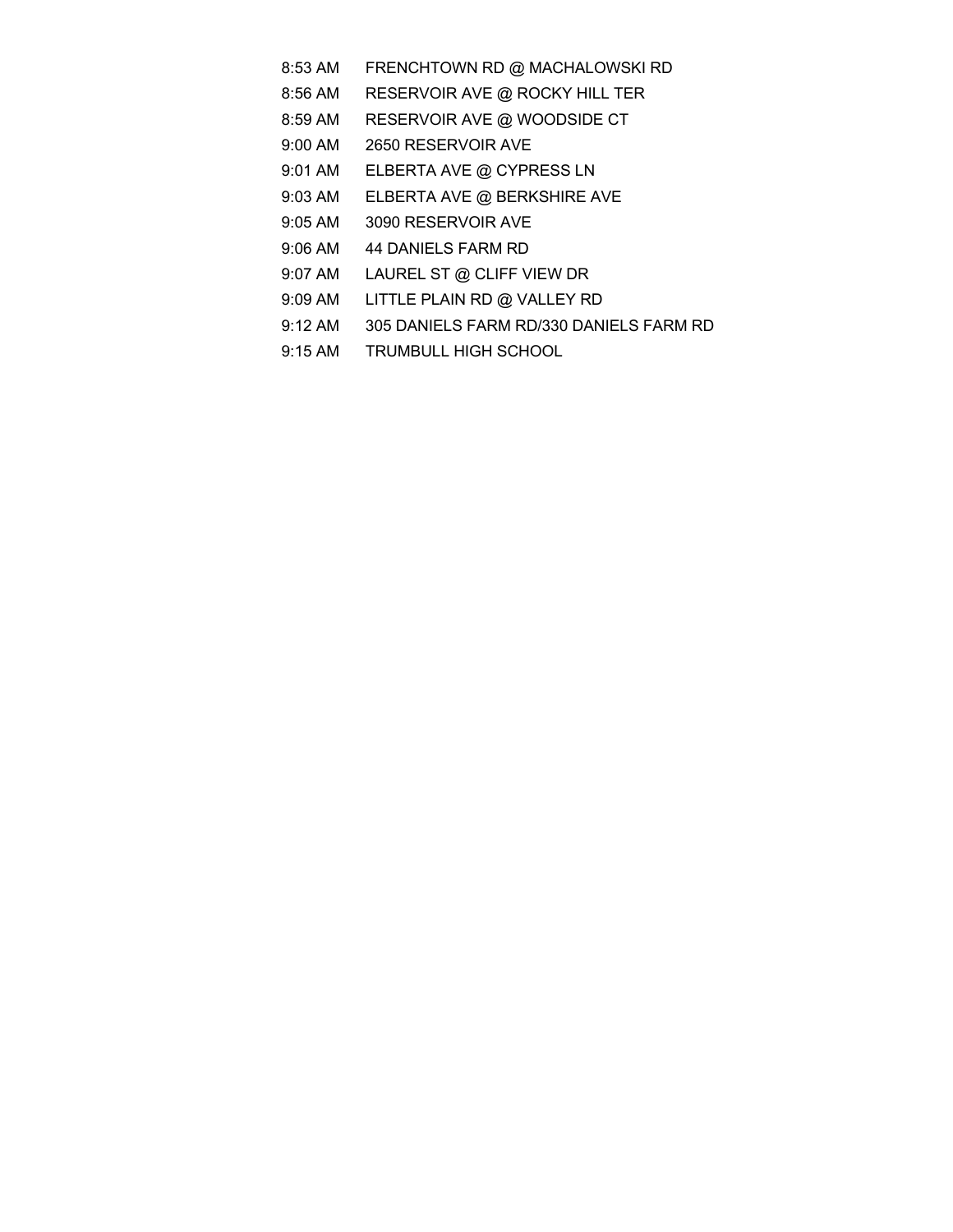## **THS 17 AM**

| 8:24 AM | GEORGE ST @ LAKE AVE                        |
|---------|---------------------------------------------|
| 8:26 AM | MULBERRY ST @ SHERMAN AVE                   |
| 8:29 AM | ELLIOTT RD @ KINGSTON RD                    |
| 8:30 AM | ELLIOTT RD @ MULBERRY                       |
| 8:32 AM | JOHNSON ST @ HISTON RD                      |
| 8:33 AM | GARWOOD RD @ ELMSTED RD                     |
| 8:35 AM | 256 DAYTON RD                               |
| 8:36 AM | DAYTON RD @ OLD VILLAGE LN                  |
| 8:37 AM | OLD VILLAGE LN @ OLD OAK RD                 |
| 8:38 AM | OLD VILLAGE LN @ LIMERICK RD                |
| 8:39 AM | MADISON AVE @ LIMERICK RD                   |
| 8:39 AM | 4891 MADISON AVE                            |
| 8:40 AM | 4868 MADISON AVE                            |
| 8:41 AM | 4868 MADISON AVE                            |
| 8:42 AM | CROMWELL RD @ MADISON AVE                   |
| 8:42 AM | MADISON AVE @ HAVERHILL RD                  |
| 8:44 AM | 4791 MADISON AVE                            |
| 8:44 AM | 4780 MADISON AVE                            |
| 8:45 AM | 4753 MADISON AVE/4754 MADISON AVE           |
| 8:46 AM | MADISON AVE @ DRIFTWOOD LN                  |
| 8:47 AM | DRIFTWOOD LN @ ALPINE RD                    |
| 8:49 AM | 67 DRIFTWOOD LN                             |
| 8:50 AM | DRIFTWOOD LN @ HIGHFIELD DR                 |
| 8:53 AM | 4574 MADISON AVE                            |
| 8:54 AM | 4555 MADISON AVE/4558 MADISON AVE           |
| 8:54 AM | MADISON AVE @ REDCOAT LN                    |
| 8:55 AM | MADISON AVE @ TUCKAHOE RD                   |
| 8:56 AM | MADISON AVE @ SCATTERGOOD CIR               |
| 8:57 AM | MADISON AVE @ REVERE LN                     |
| 8:58 AM | 4391 MADISON AVE                            |
| 8:58 AM | MADISON AVE @ LAFAYETTE DR                  |
| 8:59 AM | MADISON AVE @ FAIRVIEW AVE/4339 MADISON AVE |
| 9:01 AM | FAIRVIEW AVE @ TULIP ST                     |
| 9:02 AM | LINDEN AVE @ SPRUCE ST                      |
| 9:15 AM | TRUMBULL HIGH SCHOOL                        |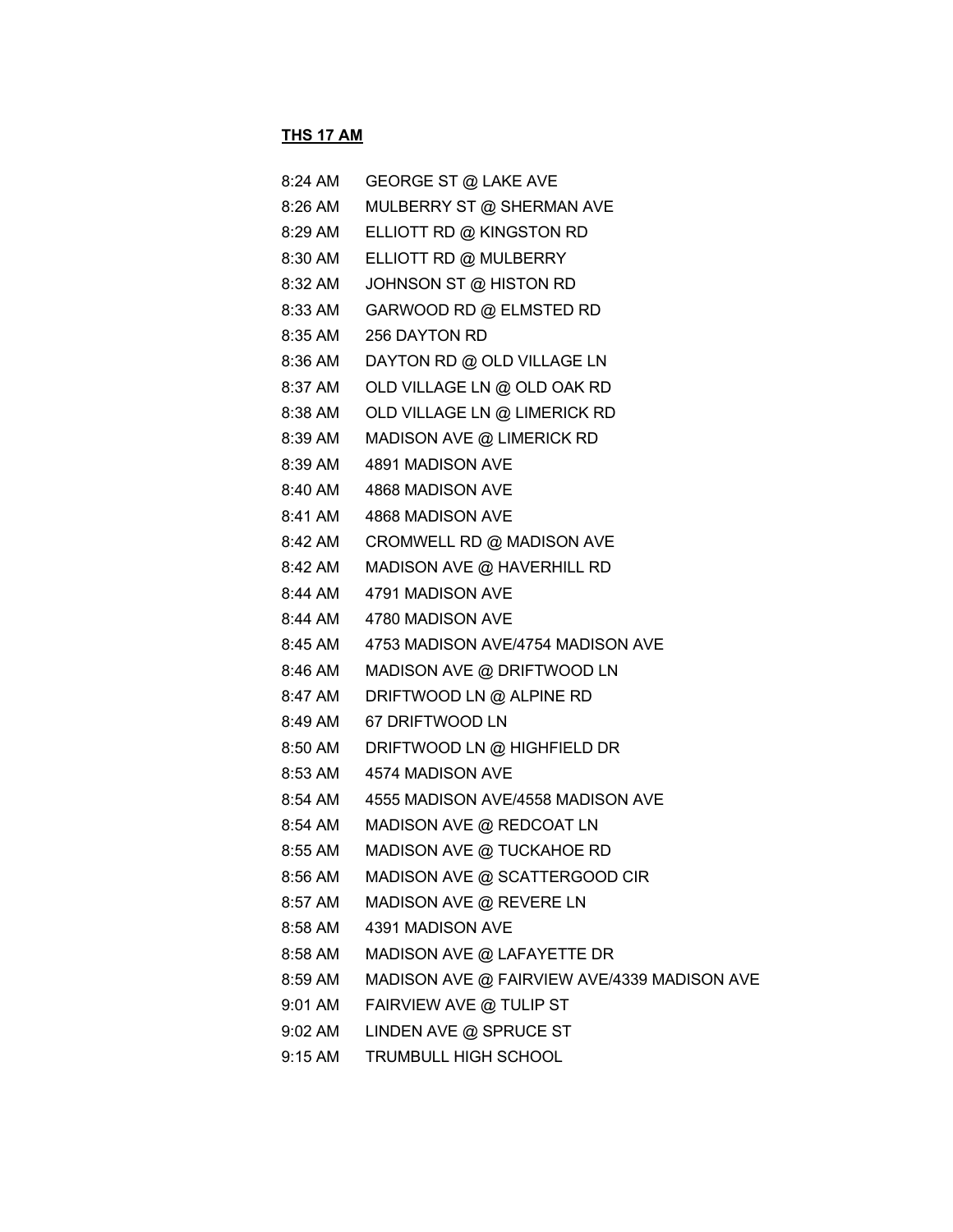## **THS 18 AM**

| 8:28 AM | MAIN ST @ MAYFIELD DR              |
|---------|------------------------------------|
| 8:30 AM | ALDEN AVE @ FLINT ST               |
| 8:31 AM | <b>BONITA AVE @ PLEASANT ST</b>    |
| 8:34 AM | <b>BONITA AVE @ LOCUST ST</b>      |
| 8:34 AM | 123 CHURCH HILL RD                 |
| 8:35 AM | OLD CHURCH HILL RD @ EDGEWOOD AVE  |
| 8:36 AM | 29 CHURCH HILL RD                  |
| 8:38 AM | 50 MIDDLEBROOKS AVE                |
| 8:39 AM | MIDDLEBROOKS AVE @ CROWN ST        |
| 8:41 AM | MIDDLEBROOKS AVE @ GRANITE PL      |
| 8:43 AM | PALISADE AVE @ POPLAR ST           |
| 8:44 AM | POPLAR ST @ GRISWOLD AVE           |
| 8:45 AM | <b>BONITA AVE @ CHURCH HILL RD</b> |
| 8:46 AM | CHURCH HILL RD @ HARDY LN          |
| 8:47 AM | CHURCH HILL RD @ WOODLAWN DR       |
| 8:48 AM | CHURCH HILL RD @ ROCKLAND RD       |
| 8:50 AM | CHURCH HILL RD @ NORWOOD TER       |
| 8:51 AM | CHURCH HILL RD @ REXVIEW CIR       |
| 8:52 AM | 500 CHURCH HILL RD                 |
| 8:52 AM | EDISON RD @ RICHARDS PL            |
| 8:53 AM | EDISON RD @ MOORLAND RD            |
| 8:54 AM | ARDEN RD @ EDISON RD               |
| 8:56 AM | WINDY RIDGE @ ARDEN RD             |
| 8:58 AM | ARDEN RD @ WHALLEY RD              |
| 8:59 AM | WHALLEY RD @ WOOLSLEY AVE          |
| 9:01 AM | SUNNYCREST RD @ LAWRENCE RD        |
| 9:02 AM | LAWRENCE RD @ ARDEN RD             |
| 9:04 AM | JUDD PL @ SUZANNE CIR              |
| 9:05 AM | SUZANNE CIR @ MOORLAND RD          |
| 9:06 AM | LAWRENCE RD @ SUZANNE CIR SOUTH    |
| 9:08 AM | GERALDINE CIR @ GERALDINE PL       |
| 9:11 AM | DANIELS FARM RD @ ALDO LN          |
| 9:12 AM | 324 DANIELS FARM RD                |
| 9:15 AM | TRUMBULL HIGH SCHOOL               |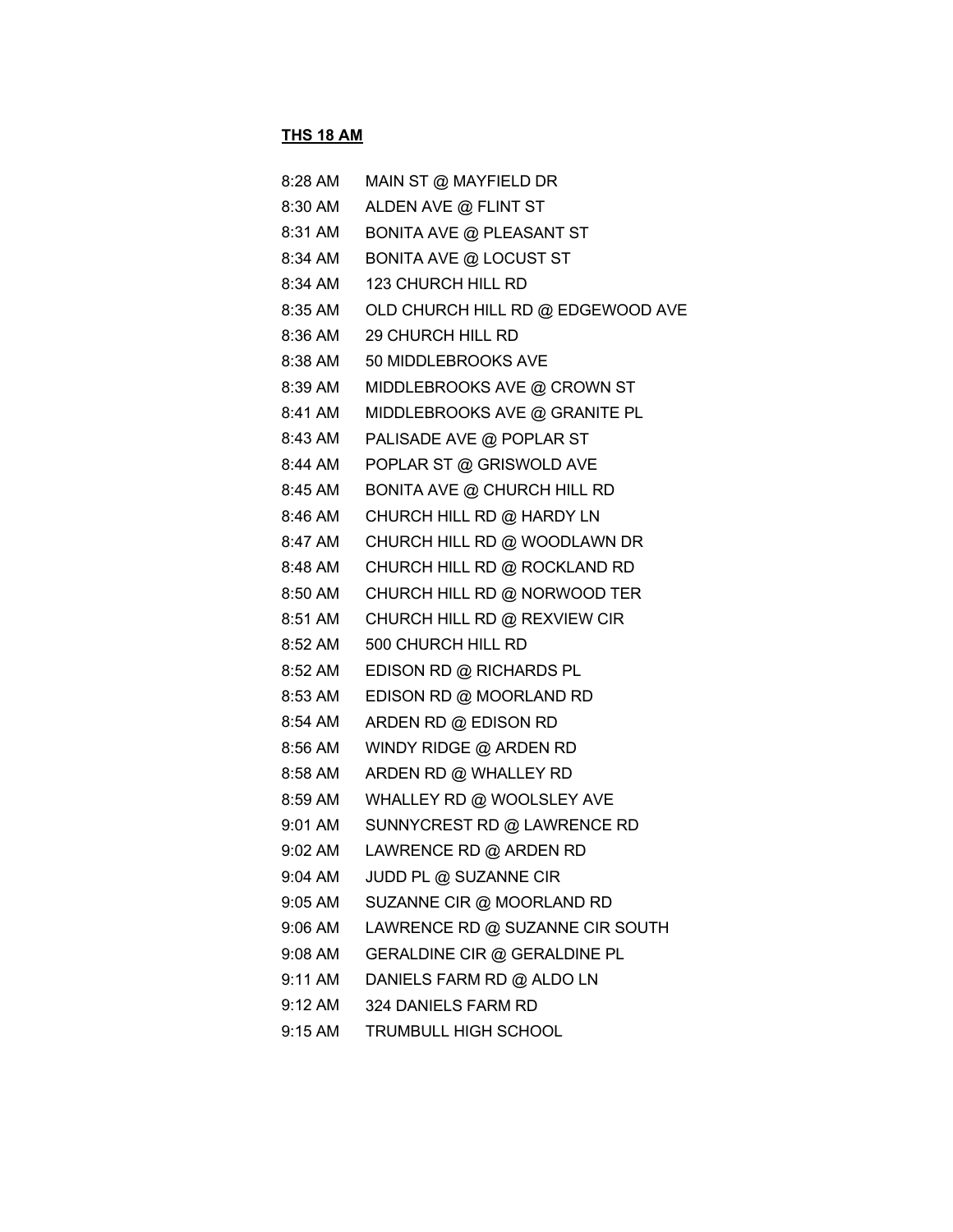## **THS 19 AM**

| 8:38 AM | UNITY RD @ SAYBROOK RD                |
|---------|---------------------------------------|
| 8:40 AM | UNITY RD @ WINDMILL LN                |
| 8:43 AM | GREEN RIDGE RD @ RENNISON RD          |
| 8:44 AM | <b>18 RENNISON RD</b>                 |
| 8:46 AM | <b>BOOTH HILL RD @ PACHAUG RD</b>     |
| 8:47 AM | <b>BOOTH HILL RD @ HILLANDALE TER</b> |
| 8:48 AM | ROUND RIDGE TRL @ SKYVIEW DR          |
| 8:49 AM | SKYVIEW DR @ HILLANDALE TER           |
| 8:51 AM | 31 OLD GREEN RD                       |
| 8:51 AM | 2373 HUNTINGTON TPKE                  |
| 8:52 AM | 2426/2427 HUNTINGTON TPKE             |
| 8:54 AM | 262 PINEWOOD TRL                      |
| 8:55 AM | PINEWOOD TRL @ BEAR DEN RD            |
| 8:55 AM | 208 PINEWOOD TRL                      |
| 8:57 AM | 138 PINEWOOD TRL                      |
| 8:58 AM | 85 PINEWOOD TRL                       |
| 8:59 AM | PINEWOOD TRL @ W MISCHA RD            |
| 9:00 AM | E LAKE RD @ SOUTHGATE RD              |
| 9:02 AM | WEST LAKE RD @ PALMER TRL             |
| 9:04 AM | WEST LAKE RD @ OLD SAW MILL RD        |
| 9:05 AM | COVE PT @ W LAKE RD                   |
| 9:06 AM | 77 OLD DIKE RD                        |
| 9:07 AM | 85 OLD DIKE RD                        |
| 9:08 AM | 162 OLD DIKE RD                       |
| 9:09 AM | 193 OLD DIKE RD                       |
| 9:11 AM | HEMLOCK TRL @ BEAR DEN RD             |
| 9:13 AM | 117 STROBEL RD                        |
| 9:15 AM | TRUMBULL HIGH SCHOOL                  |